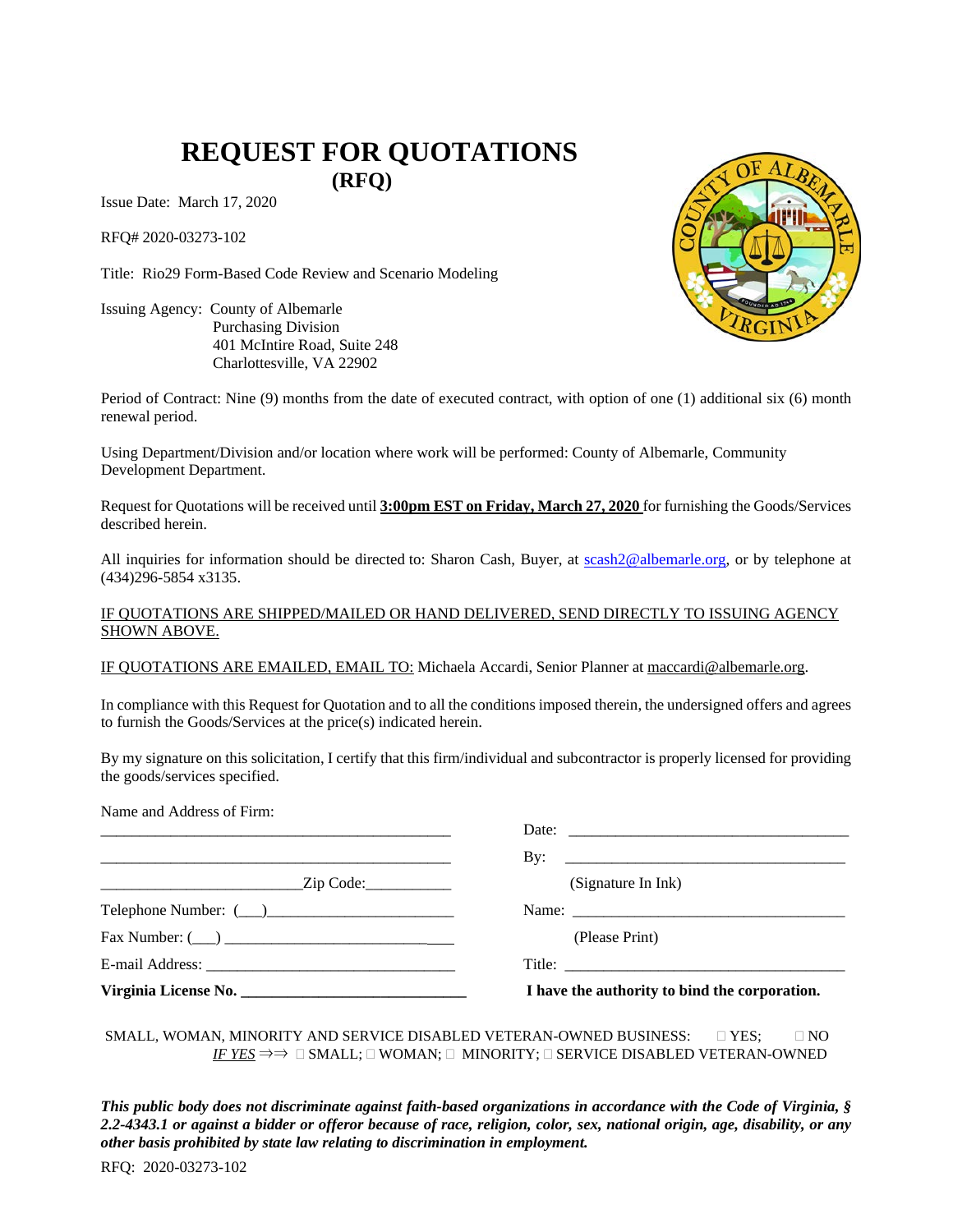## TABLE OF CONTENTS FOR RFQ# 2020-03273-102

|             | <b>PURPOSE</b>                         | 3              |
|-------------|----------------------------------------|----------------|
| H.          | <b>BACKGROUND</b>                      | 3              |
| III.        | <b>COMPETITION INTENDED</b>            | 3              |
| $IV_{-}$    | TERM OF CONTRACT/DELIVERY REQUIREMENTS | 3              |
| $V_{\perp}$ | <b>SCOPE OF WORK/SPECIFICATIONS</b>    | $\overline{4}$ |
| VI.         | <b>QUOTE SUBMISSION INSTRUCTIONS</b>   | $\overline{4}$ |
| VII.        | <b>EVALUATION AND AWARD</b>            | 5              |
| VIII.       | PRE-QUOTE CONFERENCE                   | 6              |
| $IX_{-}$    | GENERAL TERMS AND CONDITIONS           | 6              |
| $X_{-}$     | SPECIFIC TERMS AND CONDITIONS          | 6              |
| XI.         | METHOD OF PAYMENT                      | $\tau$         |
| XII.        | <b>PRICING SCHEDULE</b>                | $\tau$         |
|             | XIII. ATTACHMENTS                      | $\overline{7}$ |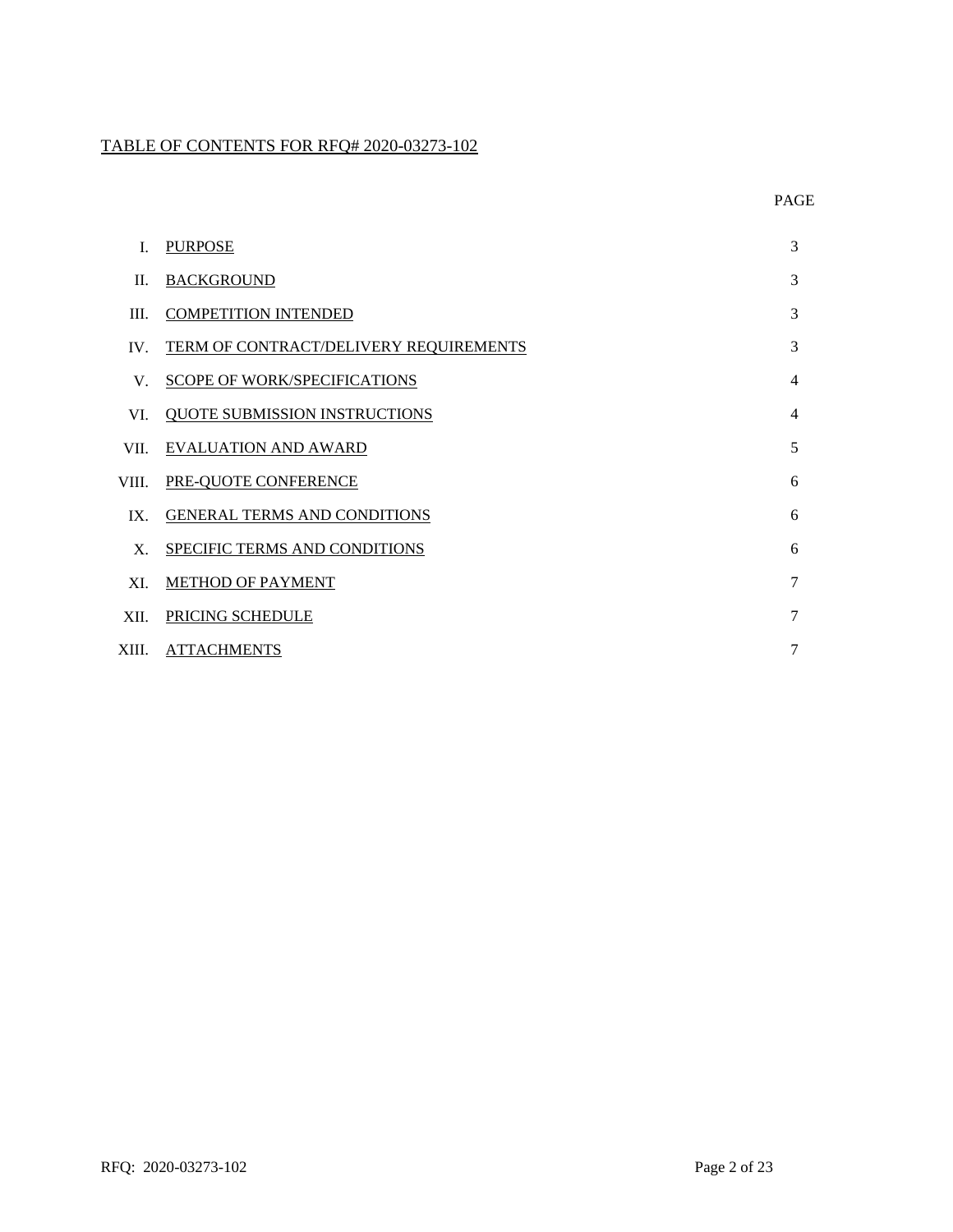I. PURPOSE: The County of Albemarle is soliciting quotations from qualified vendors to review and provide comments on a draft, form-based code for the Rio29 area and/or provide hypothetical design scenarios for properties in the study area.

#### II. BACKGROUND:

On December 12, 2018, the Albemarle County Board of Supervisors adopted the Rio29 Small Area Plan, which envisions Rio29 as a "vibrant and diverse mixed-use community with interesting character and a human-scale built environment." The Character Chapter includes recommendations to: "update the zoning ordinance to allow for the desired form and mix of uses," "pursue form-based code as a mechanism to promote the desired form," and "find the appropriate balance between regulation and flexibility…"

On March 6, 2019, the Board adopted the Resolution of Intent and project work plan for the Rio29 Form-Based Code. This Resolution of Intent directs staff and the Planning Commission to develop a draft code that enables development consistent with the vision outlined in the Rio29 Small Area Plan through a by-right development review process.

To date, staff has held: five (5) Steering Committee meetings with a diverse cross-section of community stakeholders, three (3) public open houses with online engagement opportunities, a series of three (3) focus groups with Rio29 property owners and the development community, one (1) joint work session with the Planning Commission and Board of Supervisors, four (4) subsequent work sessions with the Planning Commission and one (1) additional work session with the Board of Supervisors.

On December 18, 2019, staff presented a draft "framework" or outline of content for the Rio29 form-based code to the Board, based on the community engagement process. The Board supported staff's recommendations at this work session and County staff are currently working to prepare a draft ordinance.

The goals for this ordinance are to:

- Support and incentivize development that aligns with the vision described in the Rio29 Small Area Plan through a by-right review process.
- Establish clear expectations for residents, property owners, developers and the County for new development proposals in the area.
- Find the appropriate balance between regulation and flexibility: regulation to achieve the desired form; and flexibility to accommodate market changes, creativity in design, and a mix of uses.
- Develop a draft ordinance through inclusive and transparent community engagement. Foster an understanding of zoning and form-based code across the public and diverse stakeholders throughout the drafting process.
- III. COMPETITION INTENDED: It is the County's intent that this Invitation for Bid (IFB) permits competition. It shall be the Bidder's responsibility to advise the Purchasing Agent in writing if any language requirement, specification, etc. or any combination thereof, inadvertently restricts or limits the requirements stated in this IFB to a single source, or otherwise restrict competition. All comments, questions, or requests for clarification, including any notification regarding restrictions to competition, must be received by the Purchasing Agent not later than seven (7) days prior to the date set for bids to close. Bidders may not rely on any oral explanations, clarifications, or changes to the solicitation. All explanations, clarifications, or changes will be issued in written form as detailed below. The County will not be bound by any oral statements.

All inquiries and any changes to the requirements of this solicitation shall be answered by issue of written addenda to the solicitation. It shall be the responsibility of the Bidder to acknowledge all addenda by signing and returning a copy of all addenda with the quote submission or by separate acknowledgement of each addendum by number and date, in writing. Offerors are advised to contact this office to confirm the number of addenda before the date established for bid opening. All addenda will be issued in a timely manner to allow sufficient time prior to due date of the quotes.

#### IV. TERM OF CONTRACT/DELIVERY REQUIREMENTS:

Below is a tentative schedule for this scope of work with key milestones:

- Start Date (mid-April): County staff shares draft Rio29 form-based code with peer review consultant.
- End of Month 1 (mid-May): Draft peer review report delivered to County staff.
- 2 weeks later (early June):
	- o County staff delivers feedback on draft peer review report.
	- o County staff collaborates with consultant to identify three (3) sites for hypothetical design scenarios.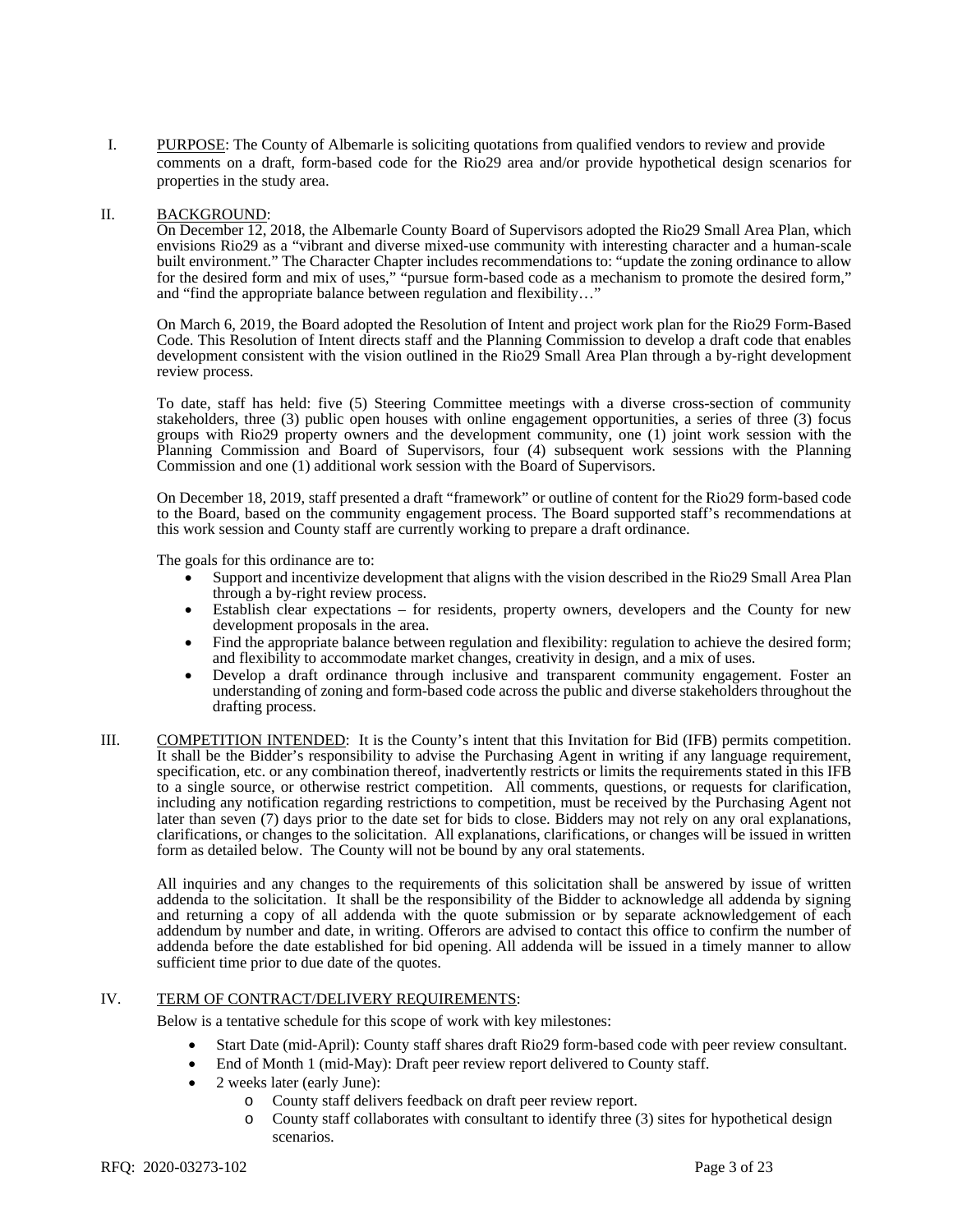- End of Month 2 (mid-June):
	- o Final report with consultant feedback delivered to County staff.
	- Consultant delivery of first design scenario as a first draft to ensure graphics and methodology are satisfactory.
- 2 weeks later (early July):
	- o Consultant delivery of revised first design scenario.
	- Consultant delivery of draft second and third design scenario.
- 1 week after approval of three design scenarios:
	- o Consultant makes any final adjustments to graphics and scenario explanations.

This schedule is subject to changes or extensions as they become necessary in the procurement process and is dependent on staff delivery of draft code.

#### V. SCOPE OF WORK/DESCRIPTION OF ITEM:

The contractor shall review and provide comments on the draft form-based code for the Rio29 area of Albemarle County (Part 1) and/or develop three hypothetical design scenarios (Part 2) that demonstrate development consistent with this code. The purpose of these services is to evaluate the effectiveness of the draft form-based code and its consistency with the project goals and vision described in the Rio29 Small Area Plan.

For Part 1, the consultant shall provide a draft summary report that includes recommendations and comments on the draft form-based code. County staff will provide feedback on this draft report. The consultant shall subsequently provide a final summary report that includes staff feedback.

For Part 2, the consultant shall provide three (3) hypothetical design scenarios, one (1) for each Character Area (Core, Flex and Edge). Staff will collaborate with the consultant to identify three (3) sites in the study area.

The contractor may provide a quote for Part 1, Part 2 or Parts 1 and 2 in Attachment A, Quotation Form.

#### VI. QUOTE SUBMISSION INSTRUCTIONS:

- A. Quotes shall be received by the date and time specified herein; late quotes may not be considered. Quotes must be provided by submission on the County forms and shall include acceptance of all County Terms and Conditions, expressly stated herein or incorporated by reference. Quote submission must include fully executed Attachments A, B, C, D, and G, along with narrative response to any technical factors listed in VII. C, below.
- B. Quotes may be received by electronic means or email or may be delivered to the Albemarle County Office Building, 401 McIntire Road, **Room 248**, Charlottesville, Virginia 22902 by not later than the date and time established herein or as modified by an addendum hereto. Regardless of the method of delivery, it shall be the Bidder's responsibility to ensure timely and accurate delivery. Bids delivered to the wrong location or received in the specified location late will not be considered.
- C. Ownership of all data, materials, and documentation originated and prepared for the County pursuant to the RFQ shall belong exclusively to the County and be subject to public inspection in accordance with the *Virginia Freedom of Information Act*. Trade secrets or proprietary information submitted by an offeror shall not be subject to public disclosure under the *Virginia Freedom of Information Act*; however, the offeror must invoke the protections of *Virginia Code* 2.2-4342(F), in writing, either before or at the time the data or other material is submitted. The written notice must specifically identify the data or materials to be protected and state the reasons why protection is necessary. The proprietary or trade secret material submitted must be identified by some distinct method such as highlighting or underlining and must indicate only the specific words, figures, or paragraphs that constitute trade secret or proprietary information. The classification of an entire quote document, line item prices, and/or total proposal prices as proprietary or trade secrets is not acceptable.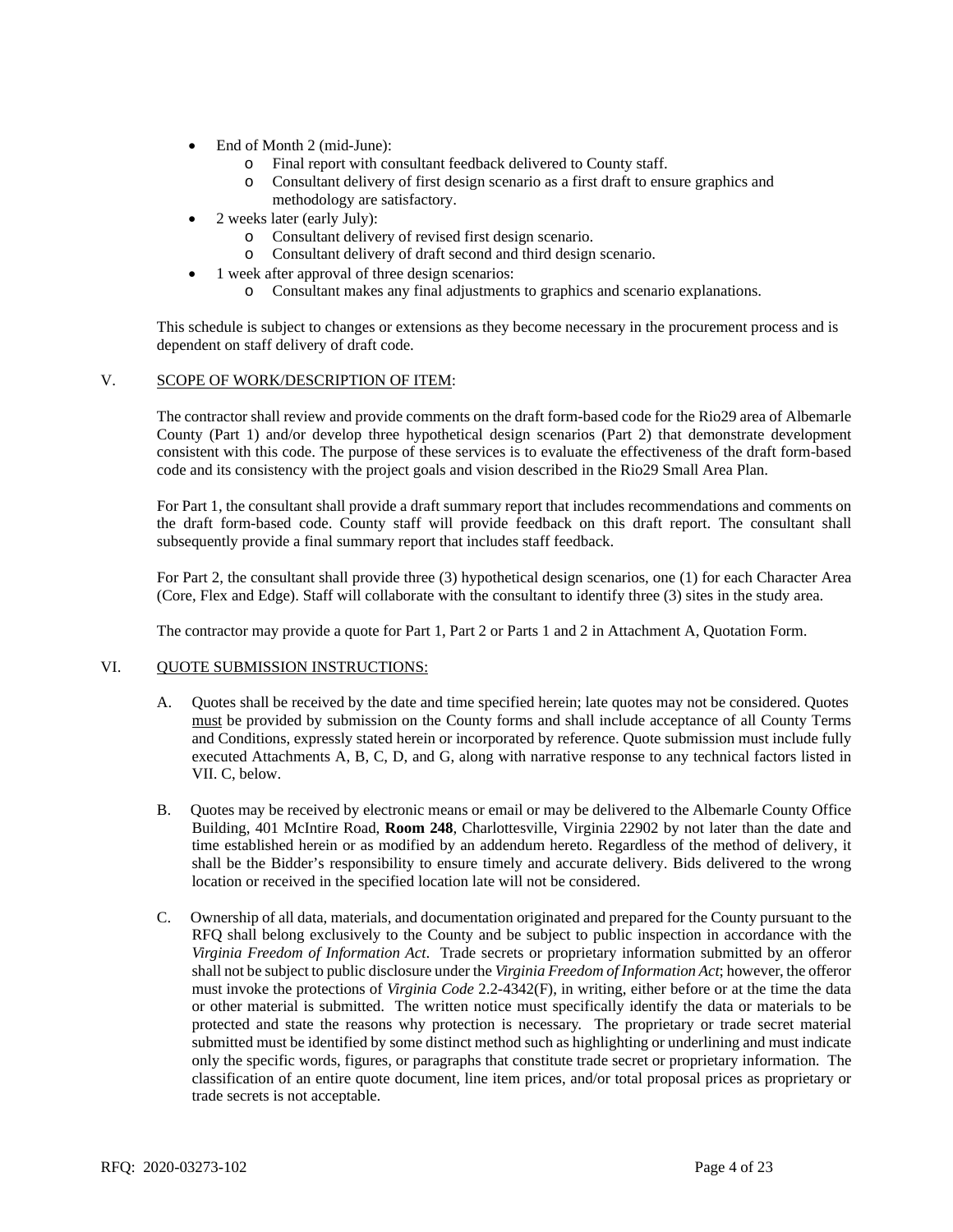- D. All costs of proposal preparation and presentation shall be borne by each offeror. The County is not liable for any cost incurred by the offeror prior to issuance of a contract.
- E. AUTHORITY TO TRANSACT BUSINESS: Pursuant to *Virginia Code* § 2.2-4311.2 and in accordance with Title 13.1, Title 50, or as otherwise required by law, a contractor organized as a stock or nonstock corporation, limited liability company, business trust, or limited partnership or registered as a registered limited liability partnership shall be authorized by the State Corporation Commission to transact business in the Commonwealth as a domestic or foreign business entity and shall maintain registration as current throughout the life of the awarded contract. Attachment C applies, an executed copy of which shall be included with your quote submission.

#### VII. EVALUATION AND CONTRACT AWARD:

- A. Timely received quotes will be evaluated in accordance with the criteria set forth below.
- B. Basis for Contract Award: The Contract, if awarded, will be awarded to the Offeror whose proposal is considered to provide the best value to the County, provided the offered quote is reasonable and is in the best interest of the County to accept it and subject to the County to reject any and all offers and to waive an informality in the offer. Evaluation will be based on price and price related factors, as well as technical criteria as follows:
	- 1. Technical Expertise Consultant's prior experience writing, reviewing and/or developing design scenarios for form-based codes.
		- i.If available, consultant should submit one (1) to three (3) work samples of form-based code peer review and/or hypothetical design scenarios with quotation.
		- ii.Offer should provide current staffing information: Provide the names, qualifications, degrees, certifications, experience and licenses of key employees, consultants, and sub-consultants to be assigned to the project. Provide the length (time and number of projects) of relationship the offeror has with the proposed employees, consultants, and sub-consultants.
		- iii. Though not required, AICP or AIA credentials are preferred.
	- 2. Quality Design Scenarios The anticipated quality and methodology used for hypothetical design scenarios based on work samples (VII. B. 1. i.).
	- 3. Number of Reviews The number of comprehensive reviews provided in the quote.
	- 4. County Materials/Resources Needed The anticipated staff resources needed to support the consultant in delivering the scope of work.
- C. Information will be evaluated and scored through the following methodology:
	- $\blacksquare$  Price  $40\%$
	- **Technical Factors 60%**
- B. THE CONTRACT: The successful Offeror(s) shall be issued a County Prepared Purchase Order (PO) or may be awarded a contract in such form, terms and conditions if found at Attachment H hereto. **A County PO must be accepted by the awardee or, when used in lieu of a PO, the County contract shall be signed by the parties as a requirement to receive an award pursuant to this solicitation.** Any Offeror that requires, as policy of the Offeror, certain terms and conditions to be included in the contract shall provide such with the written proposal submission. Albemarle County Terms and Conditions shall take precedence over any conflicting Offeror terms and conditions. The County reserves the right to make multiple awards to multiple contractors, including awards at line item pricing levels, as determined to be to the best advantage to the County.
- C. The County anticipates and reserves the right to make multiple awards to multiple contractors, as determined to be the best advantage to the County.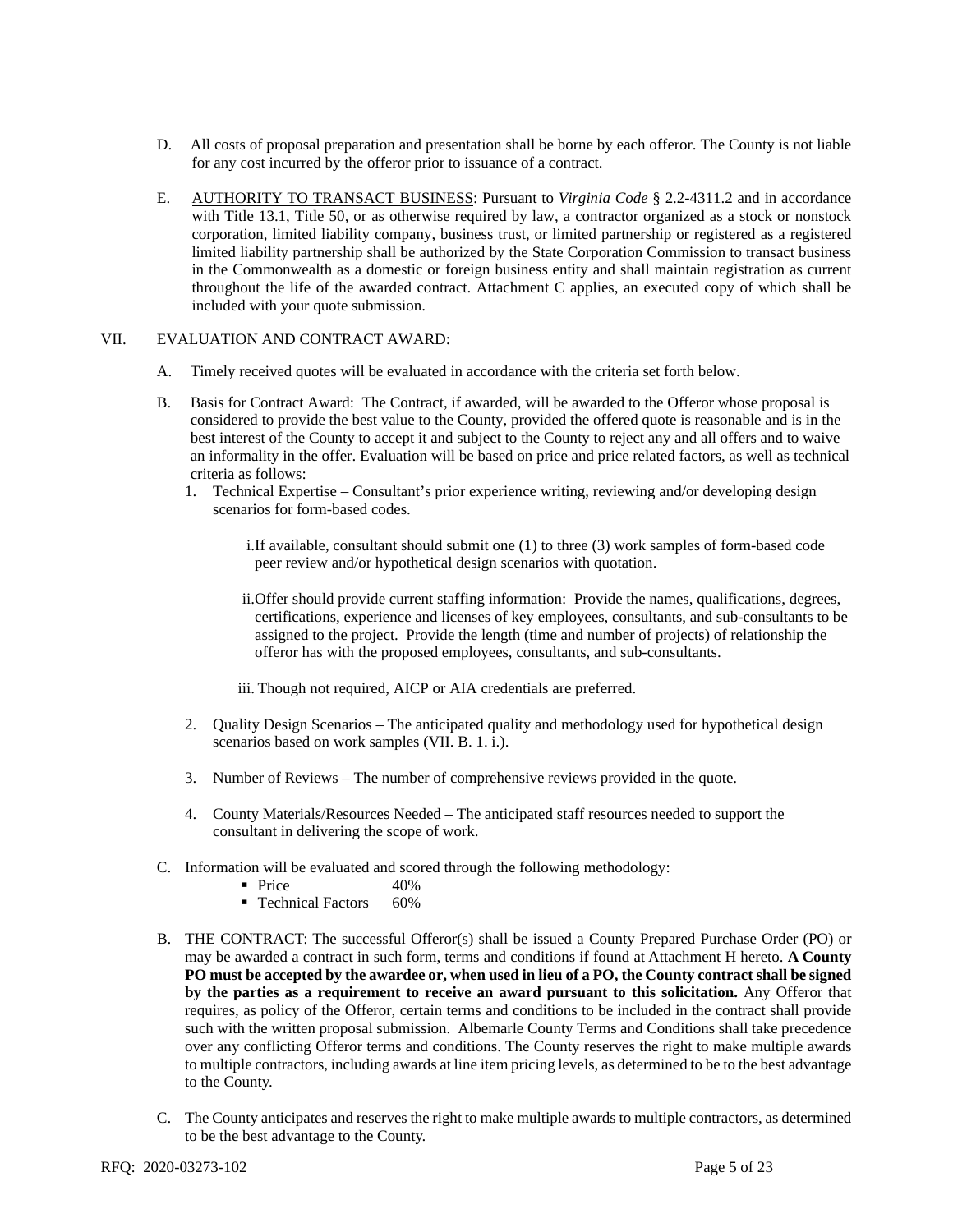VIII. PRE-QUOTE CONFERENCE: No pre-quote conference is scheduled for this solicitation.

#### IX. GENERAL TERMS AND CONDITIONS:

A. Refer to the General Terms and conditions located online at: <http://www.albemarle.org/deptforms.asp?department=purchasing>

#### X. SPECIFIC TERMS AND CONDITIONS:

- A. ADDITIONAL SITES: The County of Albemarle reserves the right to add additional sites during the term of this contract as needed. When sites are added, all awarded Contractors will be contacted, and pricing will be requested. The additional site will be awarded to the contractor who submits the lowest pricing based on the requirements of that request. A contract modification will then be completed.
- B. AUDIT: The contractor shall retain all books, records, and other documents relative to this contract for five (5) years after final payment, or until audited by the County of Albemarle, whichever is sooner. The agency, its authorized agents, and/or the County of Albemarle shall have full access to and the right to examine any of said materials during the said period.
- C. AWARD TO MULTIPLE OFFERORS: The County of Albemarle reserves the right to make multiple awards as a result of this solicitation. The award(s) will be made to the Offeror(s) meeting the requirements of the solicitation. The County of Albemarle reserves the right to conduct any tests it may deem advisable and to make all evaluations. The County of Albemarle also reserves the right to reject any or all offers, in whole or in part, to waive informalities and to delete items prior to making the award, whenever it is deemed in the sole opinion of the procuring public body to be in its best interest.
- D. CONTRACTOR LICENSE REQUIREMENTS: State statutes and regulatory agencies require that some firms be properly registered and licensed, or hold a permit, prior to performing specific types of services. If firms provide removal, repair, improvement, renovation or construction-type services they, or a qualified individual employed by the firm, must possess and maintain an appropriate State of Virginia Class A, B, or C Contractor License (as required by applicable regulations and value of services to be performed) for the duration of the Agreement. It is the firm's responsibility to comply with the rules and regulations issued by the appropriate State regulatory agencies. A copy of the license must be furnished upon request to the County of Albemarle
- E. COOPERATIVE CONTRACTING: This procurement is being conducted by County of Albemarle in accordance with the provisions of *Virginia Code* § 2.2-4304. Except for contracts for architectural and engineering services, if agreed to by the contractor, other public bodies may utilize this contract. The Contractor shall deal directly with any public body it authorizes to use the contract. Albemarle County, its officials and staff are not responsible for placement of orders, invoicing, payments, contractual disputes, or any other transactions between the Contractor and any other public bodies, and in no event shall the County, its officials or staff be responsible for any costs, damages or injury resulting to any party from use of an Albemarle County contract. The County of Albemarle assumes no responsibility for any notification of the availability of the contract for use by other public bodies, but the Contractor may conduct such notification.
- F. ERROR IN EXTENSION OF PRICES: In the case of error in the extension of prices the unit price shall govern.
- G. INSPECTION OF JOB SITE: The vendor is responsible for thorough examination of the documents and the project site prior to offering. Contractors will not be allowed extra compensation for conditions which could have been determined by examination of the documents and/or the site prior to submission of offers.
- H. QUANTITIES: Quantities set forth in this solicitation are estimates only, and the contractor shall supply at offered prices actual quantities as ordered, regardless of whether such total quantities are more or less than those shown.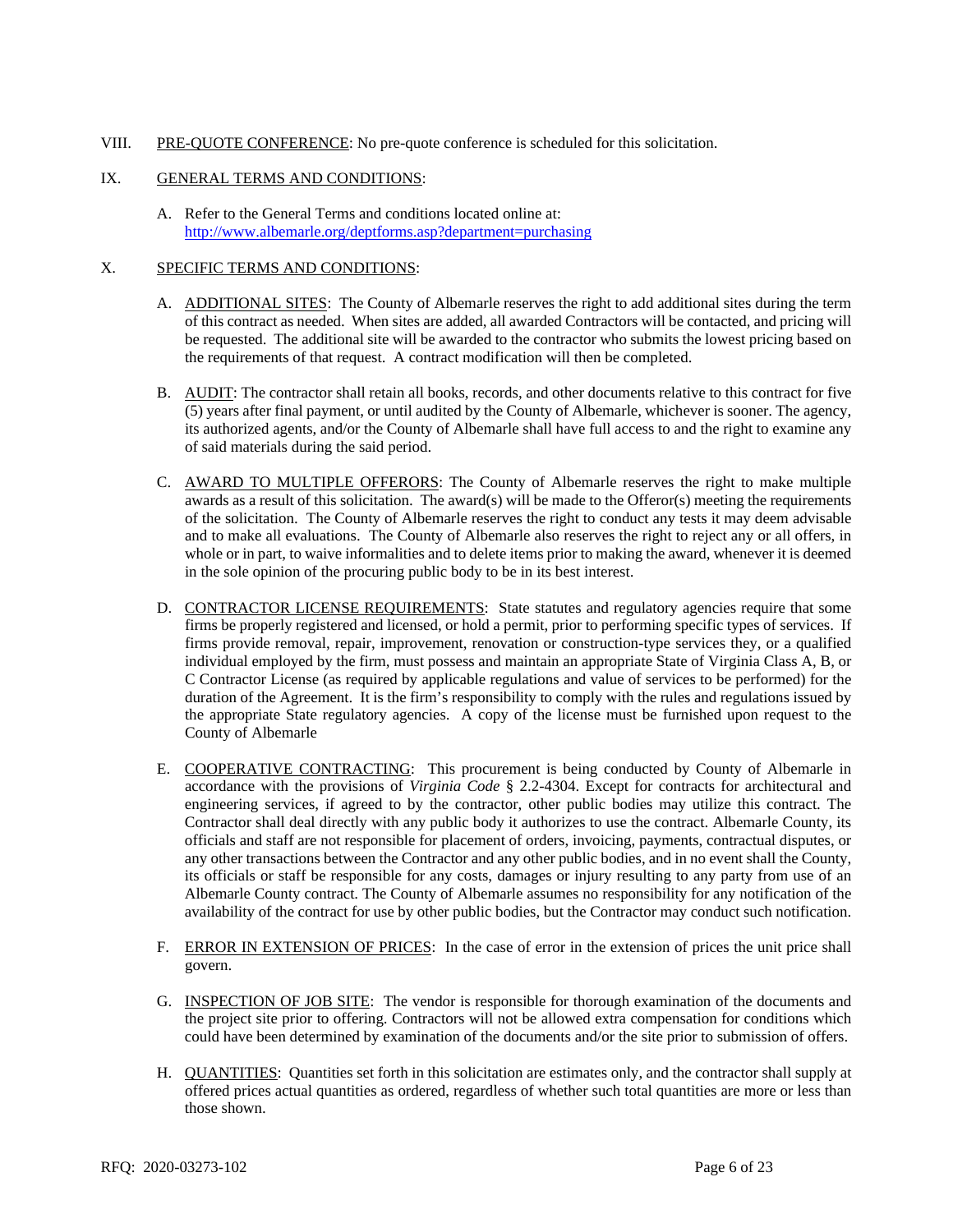I. RENEWAL OF CONTRACT: Contract shall be for nine (9) months, beginning on date of award with the option to renew under the terms of the original agreement for up to <u>one  $(1)$ </u> additional six  $(6)$  month term, if agreed upon in writing by both parties. Prior to the expiration date of the initial contract or any subsequent renewal, the Contractor may request price adjustments to be effective during the upcoming contract period. Price increases shall be limited to no more than the percentage increase in the Consumer Price Index, Urban Wage Earners and Clerical Workers (CPI-W), U. S. City Average, Other Services, for the most recently published twelve months as published by the U. S. Department of Labor, Bureau of Labor Statistics. The base price to which any adjustments will be made shall be the prices in effect during the contract term prior to the proposed term.

### XI. METHOD OF PAYMENT:

Payment will be made upon completion of project milestones as follows (refer to Section IV – Delivery Requirements):

- Delivery of draft peer review report
- Delivery of final peer review report
- Delivery of design scenario 1
- Delivery of design scenarios 2 and 3
- Final delivery of three (3) approved design scenarios
- XII. PRICING SCHEDULE: Offeror shall include pricing and delivery information on Attachment A, Quotation Form.

## XIII ATTACHMENTS:

| 11 17 10 11 11 11 11 12 1 |                                                      |
|---------------------------|------------------------------------------------------|
| <b>ATTACHMENT A</b>       | <b>Quotation Form</b>                                |
| <b>ATTACHMENT B</b>       | <b>Offeror Data Sheet</b>                            |
| <b>ATTACHMENT C</b>       | State Corporation Commission & Registered Agent Form |
| <b>ATTACHMENT D</b>       | Certification of No Collusion                        |
| <b>ATTACHMENT E</b>       | Not Used                                             |
| <b>ATTACHMENT F</b>       | <b>Insurance Requirements</b>                        |
| <b>ATTACHMENT G</b>       | Proprietary/Confidential Information Identification  |
| <b>ATTACHMENT H</b>       | <b>Contract Form</b>                                 |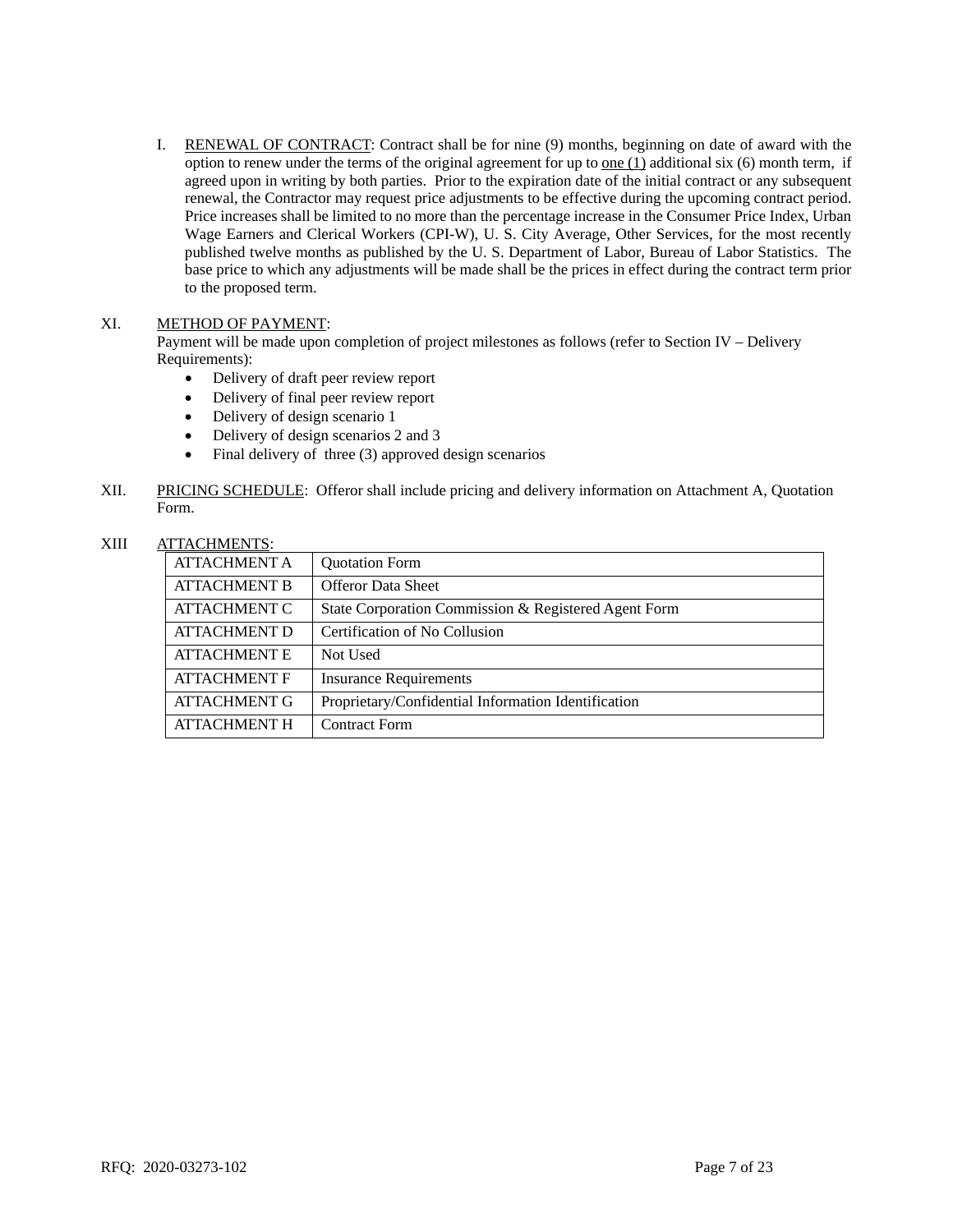## **QUOTATION FORM**

## **RFQ#: 2020-03273-102**

## **Title: Rio29 Form-Based Code Review and Scenario Modeling**

| RFQ# 2020-03273-102: Rio29 Form Based Code Review and Scenario<br><b>Modeling</b> |     |            |                                                      |               |                       |
|-----------------------------------------------------------------------------------|-----|------------|------------------------------------------------------|---------------|-----------------------|
| A                                                                                 | В   | $\subset$  | D                                                    | Е             | F                     |
| $Part*$                                                                           | Qty | <b>UOM</b> | Description                                          | Unit Price    | <b>Extended Price</b> |
|                                                                                   | 1   | EA         | <b>Peer Review</b><br>Including final summary report | $\mathcal{S}$ | \$                    |
| $\mathcal{D}_{\mathcal{L}}$                                                       | 3   | EA         | <b>Design Scenarios</b>                              | \$            | \$                    |
| <b>TOTAL</b>                                                                      |     |            |                                                      |               |                       |

- **\*Section V: Scope of Work** and Section VII. Evaluation and Contract Award.
- **The contractor may provide a quote for Part 1, Part 2, or Parts 1 and 2.**
- **Include Unit Price and Extended Price (multiple column B x column E = column F).**
- **A County PO must be accepted by the awardee or, when used in lieu of a PO, the County contract shall be signed by the parties as a requirement to receive an award pursuant to this solicitation.**

| <b>DATE</b><br><u> 1989 - Andrea Stadt Britain, fransk politik (d. 1989)</u>                                                        |
|-------------------------------------------------------------------------------------------------------------------------------------|
|                                                                                                                                     |
| BY                                                                                                                                  |
| <b>TITLE</b><br><u> 1980 - John Barnett, fransk kongresu og den forske forskellige og det forskellige og det forskellige og det</u> |
| <b>SIGNATURE</b>                                                                                                                    |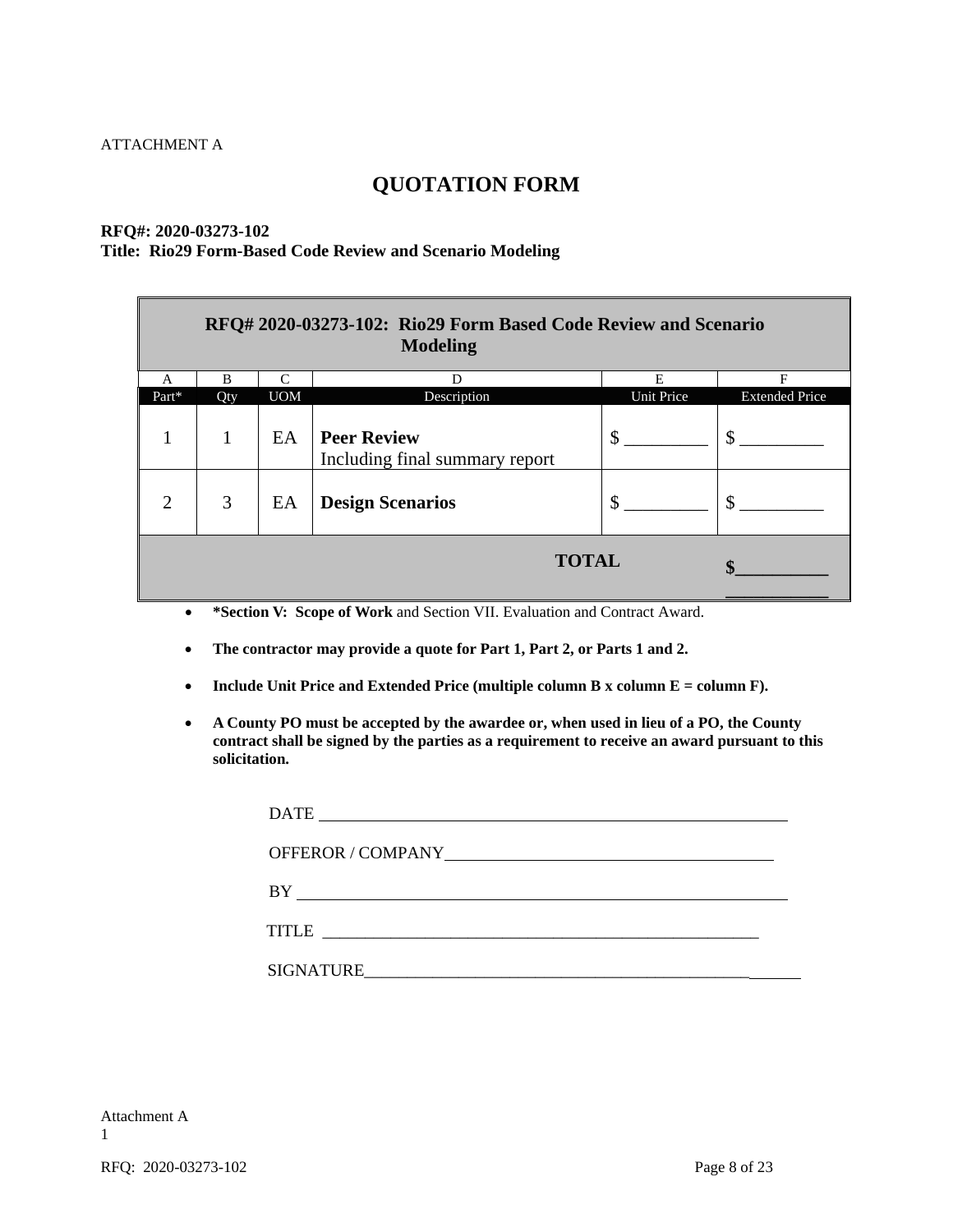#### **ATTACHMENT B**

#### **OFFEROR DATA SHEET**

Note: The following information is required as part of your response to this solicitation.

- 1. Qualification: The vendor must have the capability and capacity in all respects to satisfy fully all of the contractual requirements.
- 2. Vendor's Primary Contact:

Name: \_\_\_\_\_\_\_\_\_\_\_\_\_\_\_\_\_\_\_\_\_\_\_\_\_\_\_\_\_\_\_\_\_\_ Phone: \_\_\_\_\_\_\_\_\_\_\_\_\_\_\_\_\_\_\_\_\_\_\_\_\_

3. Years in Business: Indicate the length of time you have been in business providing this type of good or service:

\_\_\_\_\_\_\_\_\_\_ Years \_\_\_\_\_\_\_\_ Months

4. Vendor Information:

FIN or FEI Number: \_\_\_\_\_\_\_\_\_\_\_\_\_\_\_\_\_\_\_\_\_\_\_\_\_\_\_\_\_\_\_\_\_\_\_ If Company, Corporation, or Partnership

5. Indicate below a listing of at least four (4) current or recent accounts, either commercial or governmental, that your company is servicing, has serviced, or has provided similar goods. Include the length of service and the name, address, and telephone number of the point of contact.

| A.              | Company:                                                                                                                                                                                                                                         | Contact:<br><u> 1989 - John Stein, Amerikaansk politiker (</u>                                                               |
|-----------------|--------------------------------------------------------------------------------------------------------------------------------------------------------------------------------------------------------------------------------------------------|------------------------------------------------------------------------------------------------------------------------------|
|                 | Phone:                                                                                                                                                                                                                                           | Email:                                                                                                                       |
|                 | Dates of<br>Service:                                                                                                                                                                                                                             | \$ Value:                                                                                                                    |
| <b>B.</b>       | Company:                                                                                                                                                                                                                                         | Contact:<br><u> 1989 - Johann Stein, Amerikaansk politiker (</u>                                                             |
|                 | Phone:<br><u> 1980 - Jan Barbara Barat, martin da shekara 1980 - An tsa Barat, marka 1980 - An tsa Barat, marka 1980 - An t</u>                                                                                                                  | Email:<br><u> 1980 - Jan Stein Harry Harry Harry Harry Harry Harry Harry Harry Harry Harry Harry Harry Harry Harry Harry</u> |
|                 | Dates of<br>Service:                                                                                                                                                                                                                             | \$ Value:                                                                                                                    |
|                 |                                                                                                                                                                                                                                                  |                                                                                                                              |
| $\mathcal{C}$ . | Company:<br><u> 1989 - Johann Barbara, martin amerikan basal dan berasal dan berasal dalam basal dalam basal dalam basal dala</u>                                                                                                                | Contact:                                                                                                                     |
|                 | Phone:                                                                                                                                                                                                                                           | Email:                                                                                                                       |
|                 | Dates of<br>Service:                                                                                                                                                                                                                             | \$ Value:                                                                                                                    |
|                 |                                                                                                                                                                                                                                                  |                                                                                                                              |
| D.              | Company:<br><u>state and the state of the state of the state of the state of the state of the state of the state of the state of the state of the state of the state of the state of the state of the state of the state of the state of the</u> | Contact:<br><u> 1989 - Jan Samuel Barbara, martin d</u>                                                                      |
|                 | Phone:                                                                                                                                                                                                                                           | Email:<br><u> 1980 - Jan Samuel Barbara, martin d</u>                                                                        |
|                 | Dates of<br>Service:                                                                                                                                                                                                                             | \$ Value:                                                                                                                    |

I certify the accuracy of this information.

Signed: \_\_\_\_\_\_\_\_\_\_\_\_\_\_\_\_\_\_\_\_\_\_\_\_\_\_\_\_\_\_\_\_\_\_\_\_Title: \_\_\_\_\_\_\_\_\_\_\_\_\_\_\_\_\_\_\_\_\_\_\_\_\_\_\_\_\_\_\_\_ Date: \_\_\_\_\_\_\_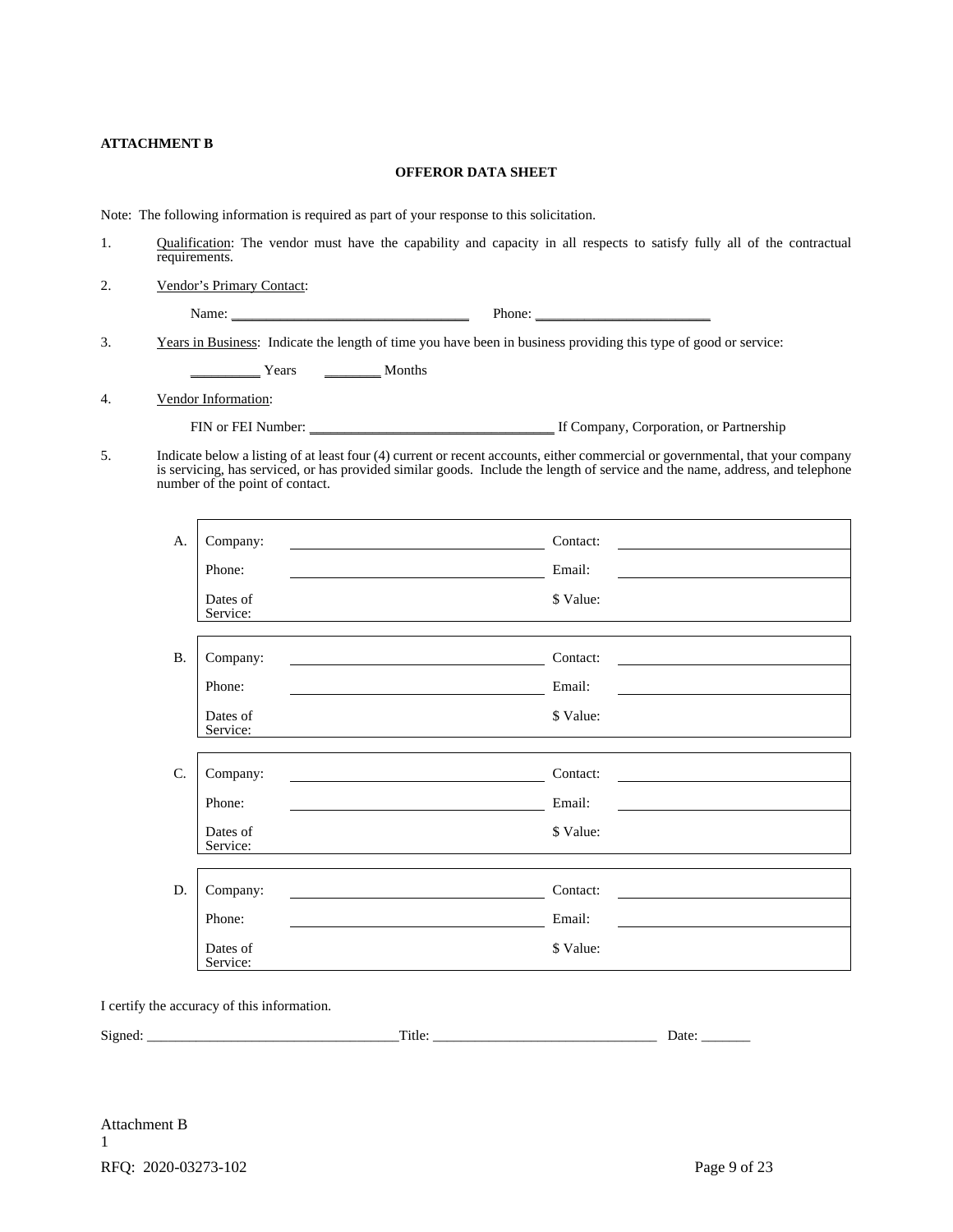### **ATTACHMENT C**

## **STATE CORPORATION COMMISSION & REGISTERED AGENT FORM**

### **Virginia State Corporation Commission (SCC) registration information**.

**Code of Virginia § 13.1-757. A foreign corporation may not transact business in the Commonwealth until it obtains a certificate of authority from the Commission.**

**The Offeror:**

| □      | is a corporation or other business entity with the following Virginia SCC identification number:<br>OR-                                                                                                                                                                                                                                                                                                                                                                                                                                                                                                                                                                                                                                                                                                                                                                                                                                                                                                                                                                                                                                                                                                                                                                                                                                                                                                                                                                                                                                                                                                                                                                                                                                                                                                                                                                                                                                                                                                                                                                                                                                                                                                                                     |
|--------|---------------------------------------------------------------------------------------------------------------------------------------------------------------------------------------------------------------------------------------------------------------------------------------------------------------------------------------------------------------------------------------------------------------------------------------------------------------------------------------------------------------------------------------------------------------------------------------------------------------------------------------------------------------------------------------------------------------------------------------------------------------------------------------------------------------------------------------------------------------------------------------------------------------------------------------------------------------------------------------------------------------------------------------------------------------------------------------------------------------------------------------------------------------------------------------------------------------------------------------------------------------------------------------------------------------------------------------------------------------------------------------------------------------------------------------------------------------------------------------------------------------------------------------------------------------------------------------------------------------------------------------------------------------------------------------------------------------------------------------------------------------------------------------------------------------------------------------------------------------------------------------------------------------------------------------------------------------------------------------------------------------------------------------------------------------------------------------------------------------------------------------------------------------------------------------------------------------------------------------------|
| $\Box$ | is not a corporation, limited liability company, limited partnership, registered limited liability partnership, or business trust<br>$-OR-$                                                                                                                                                                                                                                                                                                                                                                                                                                                                                                                                                                                                                                                                                                                                                                                                                                                                                                                                                                                                                                                                                                                                                                                                                                                                                                                                                                                                                                                                                                                                                                                                                                                                                                                                                                                                                                                                                                                                                                                                                                                                                                 |
| $\Box$ | is not required to obtain a certificate of authority from the Virginia SCC, pursuant to Virginia Code § 13.1-757(B) because<br>its sole contact(s) with the Commonwealth consist(s) of:<br>1. $\Box$ Maintaining, defending, or settling any proceeding;<br>2. $\Box$ Holding meetings of the board of directors or shareholders or carrying on other activities concerning<br>internal corporate affairs;<br>3. $\Box$ Maintaining accounts in financial institutions;<br>4. $\Box$ Maintaining offices or agencies for the transfer, exchange, and registration of the corporation's own<br>securities or maintaining trustees or depositories with respect to those securities;<br>5. $\Box$ Selling through independent contractors;<br>6. $\Box$ Soliciting or obtaining orders, whether by mail or through employees or agents or otherwise, if the orders<br>require acceptance outside this Commonwealth before they become contracts;<br>7. $\Box$ Creating or acquiring indebtedness, deeds of trust, and security interests in real or personal property;<br>8. $\Box$ Securing or collecting debts or enforcing deeds of trust and security interests in property securing the debts;<br>and holding, protecting, or maintaining property so acquired;<br>9. $\Box$ Owning, protecting, and maintaining property;<br>10. $\Box$ Conducting an isolated transaction that is completed within 30 consecutive days and that is not one in the<br>course of similar transactions:<br>11. □ For a period of less than 90 consecutive days, producing, directing, filming, crewing or acting in motion<br>picture feature films, television series or commercials, or promotional films that are sent outside of the<br>Commonwealth for processing, editing, marketing and distribution. The term "transacting business" as used in<br>this subsection shall have no effect on personal jurisdiction under $\S$ 8.01-328.1; or<br>12. □ Serving, without more, as a general partner of, or as a partner in a partnership which is a general partner of,<br>a domestic or foreign limited partnership that does not otherwise transact business in the Commonwealth; or<br>13. <b>Transacting business in interstate commerce.-OR</b> |
| $\Box$ | is an out-of-state business entity that is including with this bid an opinion of legal counsel which<br>accurately and completely discloses the undersigned bidder's current contacts with Virginia and describes why those<br>contacts do not constitute the transaction of business in Virginia within the meaning of § 13.1-757 or other similar<br>provisions in Titles 13.1 or 50 of the Code of Virginia. Attach opinion of legal counsel to this form.                                                                                                                                                                                                                                                                                                                                                                                                                                                                                                                                                                                                                                                                                                                                                                                                                                                                                                                                                                                                                                                                                                                                                                                                                                                                                                                                                                                                                                                                                                                                                                                                                                                                                                                                                                               |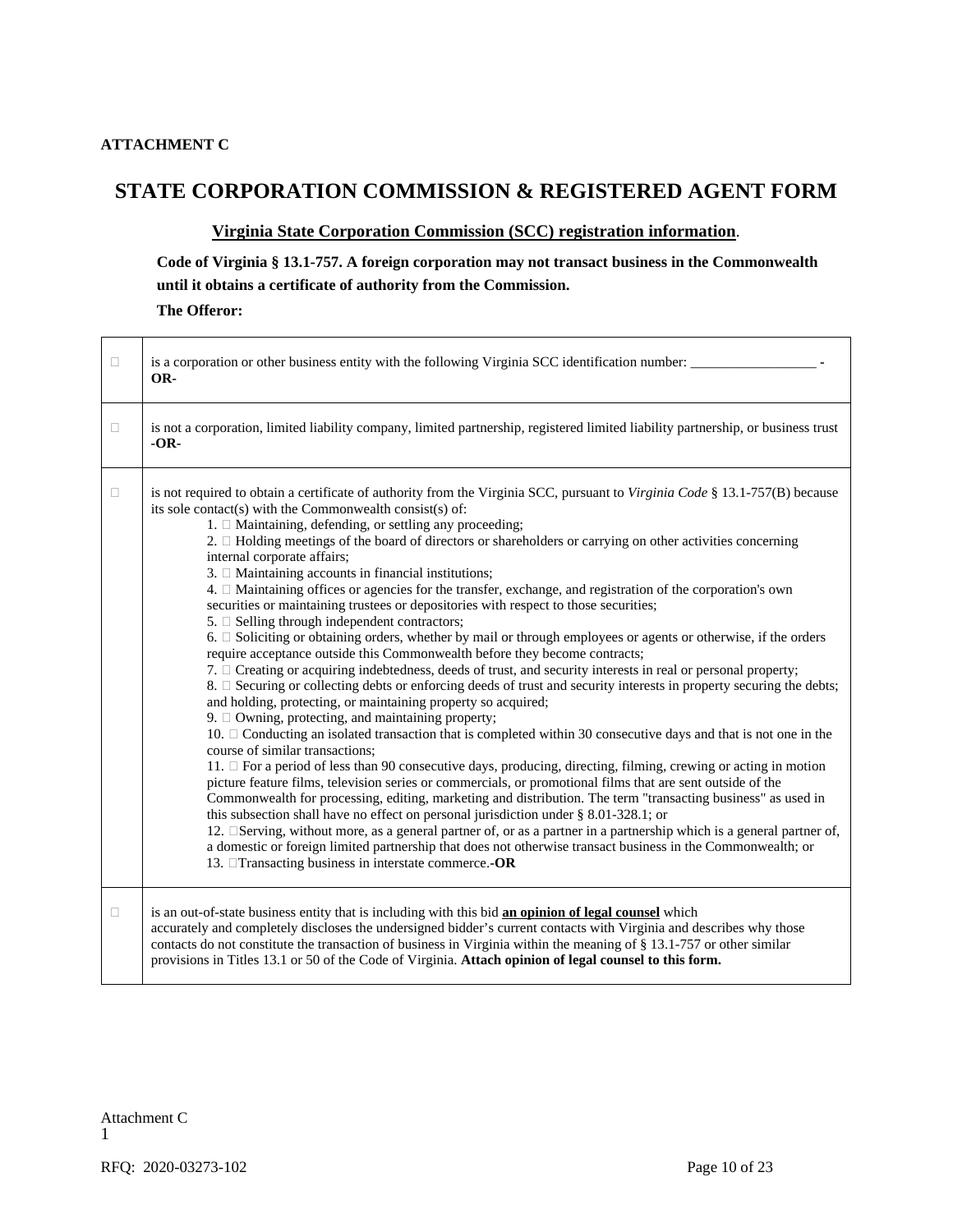## **Registered Agent Information**

Please specify the Registered Agent who will accept service of process on your behalf.

Agent Name: \_\_\_\_\_\_\_\_\_\_\_\_\_\_\_\_\_\_\_\_\_\_\_\_\_\_\_\_\_\_\_\_\_\_\_\_\_\_\_\_\_\_\_\_\_\_\_\_\_\_\_\_\_\_\_\_\_\_\_

Physical Address (no Post Office Boxes):

I certify the accuracy of this information.

| $\sim$<br>Signer<br>. | $\sim$<br>1 <u>.</u> | Jate<br>--<br>. |
|-----------------------|----------------------|-----------------|
|                       |                      |                 |

\_\_\_\_\_\_\_\_\_\_\_\_\_\_\_\_\_\_\_\_\_\_\_\_\_\_\_\_\_\_\_\_\_\_\_\_\_\_\_\_\_\_\_\_\_\_\_\_\_\_\_\_\_\_\_\_\_\_\_\_\_\_\_\_\_\_\_\_\_\_\_\_\_\_\_\_\_\_\_\_\_\_\_\_\_\_\_\_\_ \_\_\_\_\_\_\_\_\_\_\_\_\_\_\_\_\_\_\_\_\_\_\_\_\_\_\_\_\_\_\_\_\_\_\_\_\_\_\_\_\_\_\_\_\_\_\_\_\_\_\_\_\_\_\_\_\_\_\_\_\_\_\_\_\_\_\_\_\_\_\_\_\_\_\_\_\_\_\_\_\_\_\_\_\_\_\_\_

\_\_\_\_\_\_\_\_\_\_\_\_\_\_\_\_\_\_\_\_\_\_\_\_\_\_\_\_\_\_\_\_\_\_\_\_\_\_\_\_\_\_\_\_\_\_\_\_\_\_\_\_\_\_\_\_\_\_\_\_\_\_\_\_\_\_\_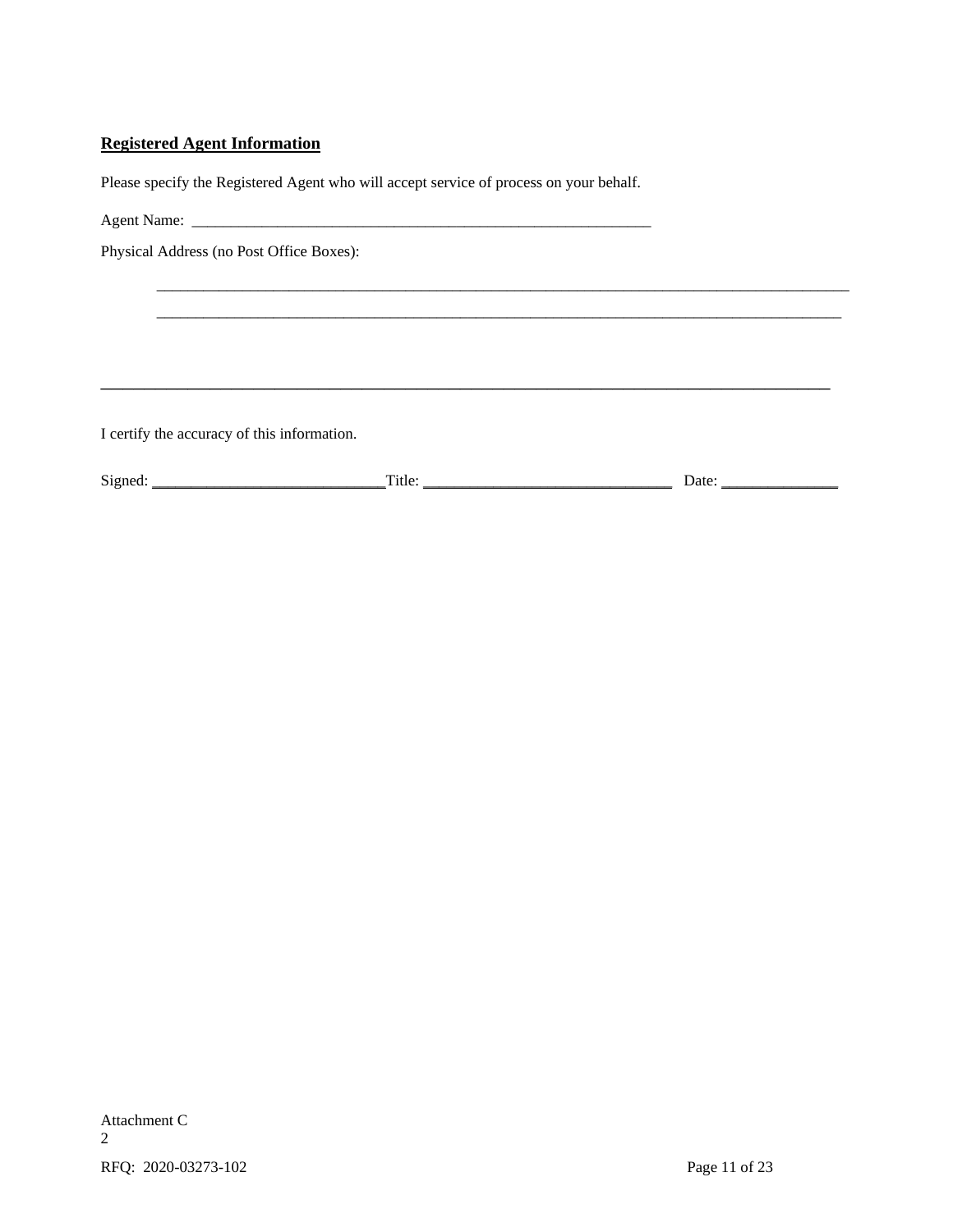#### **ATTACHMENT D**

# **CERTIFICATION OF NO COLLUSION**

The undersigned, acting on behalf of \_\_\_\_\_\_\_\_\_\_\_\_\_\_\_\_\_\_\_\_\_\_\_\_\_\_\_\_\_\_\_\_\_\_\_\_\_\_\_\_\_, does hereby certify in connection with the procurement and bid to which this Certification of No Collusion is attached that:

This bid is not the result of, or affected by, any act of collusion with another person engaged in the same line of business or commerce: nor is this bid the result of, or affected by, any act of fraud punishable under Article 1.1 of Chapter 12 of Title 18.2 Code of Virginia, 1950 as amended (&&18.2-498.1 atseq.)

Signature of Company Representative

\_\_\_\_\_\_\_\_\_\_\_\_\_\_\_\_\_\_\_\_\_\_\_\_\_\_\_\_\_\_\_\_\_\_\_\_

\_\_\_\_\_\_\_\_\_\_\_\_\_\_\_\_\_\_\_\_\_\_\_\_\_\_\_\_\_\_\_\_\_\_\_\_

Name of Company

\_\_\_\_\_\_\_\_\_\_\_\_\_\_\_\_\_\_\_\_\_\_\_\_\_\_\_\_\_\_\_\_\_\_\_\_ Date

## **ACKNOWLEDGEMENT**

| <b>STATE OF VIRGINIA</b>                                             |                                                                  |     |
|----------------------------------------------------------------------|------------------------------------------------------------------|-----|
| <b>COUNTY OF ALBEMARLE, to wit:</b>                                  |                                                                  |     |
| The foregoing Certification of No Collusion bearing the signature of |                                                                  | and |
| dated                                                                | was subscribed and sworn to before the undersigned notary public |     |
| by                                                                   |                                                                  |     |

Notary Public

\_\_\_\_\_\_\_\_\_\_\_\_\_\_\_\_\_\_\_\_\_\_\_\_\_\_\_\_\_\_\_\_\_\_\_\_

My commission expires:

#### CODE OF VIRGINIA

&18.2-498.4. Duty to provide certified statement. A. The Commonwealth, or any department or agency thereof, and any local government or any department or agency thereof, may require that any person seeking, offering or agreeing to transact business or commerce with it, or seeking, offering or agreeing to receive any portion of the public funds or moneys, submit a certification that the offer or agreement or any claim resulting thereon is not the result of, or affected by, any act of collusion with another person engaged in the same line of business or commerce, or any act of fraud punishable under this article.

B. Any person required to submit a certified statement as provided in paragraph A above who knowingly makes a false statement shall be guilty of a Class 6 felony. (1980, c.472)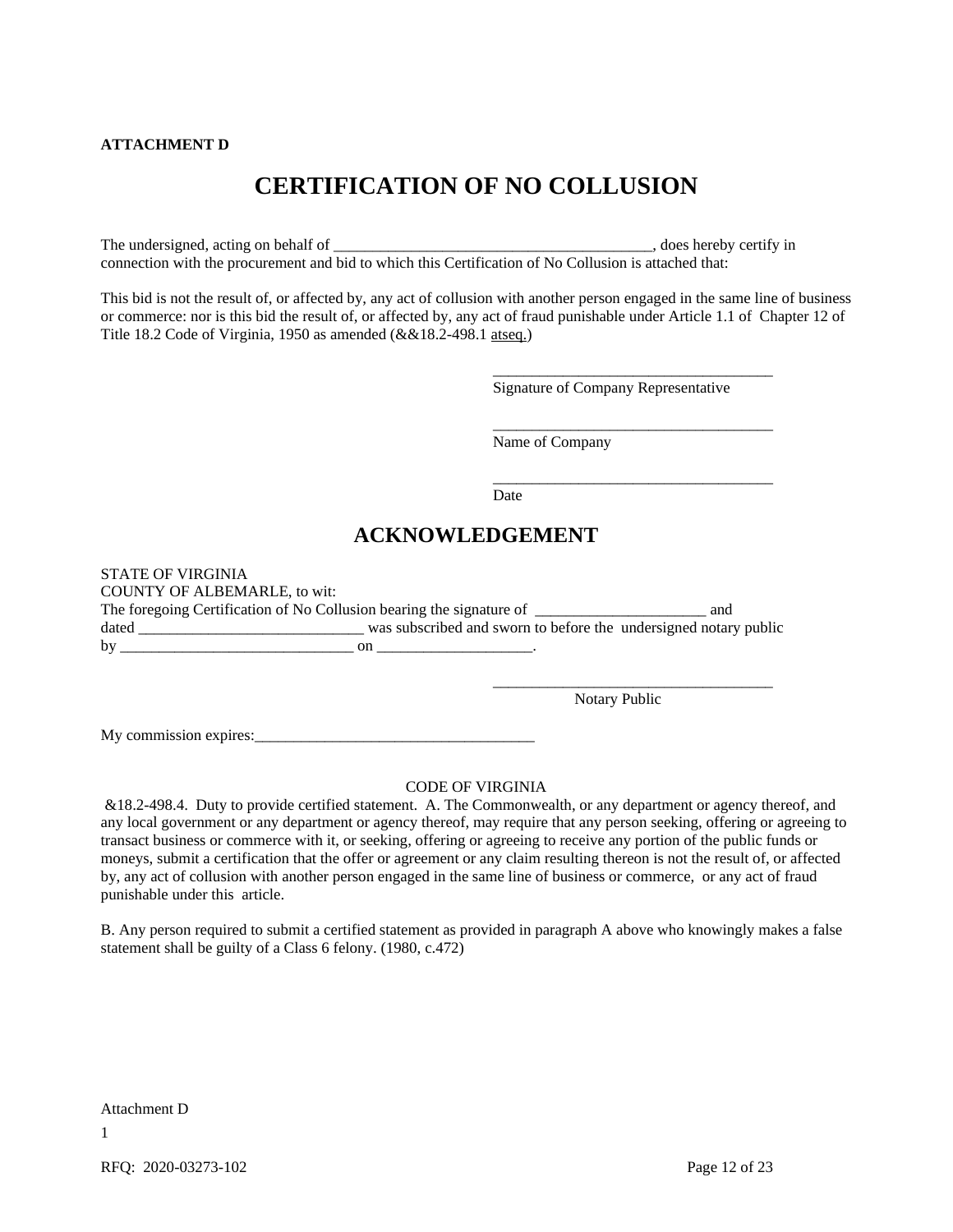#### **ATTACHMENT F**

## **INSURANCE REQUIREMENTS**

- A. INSURANCE: By signing and submitting a proposal under this solicitation, the offeror certifies that if awarded the contract, it will purchase and maintain, at its sole expense, and from a company or companies authorized to do business within the Commonwealth of Virginia, insurance policies containing the following types of coverages and minimum limits, protecting from claims which may arise out of or result from the Offeror's performance or non-performance ofservices under this Contract, or the performance or non-performance of services under this Contract by anyone directly or indirectly employed by the Offeror or for whose acts it may be liable:
	- a. Workers' Compensation Statutory requirements and benefits. Coverage is compulsory for employers of three or more employees, to include the employer. Businesses who hire subcontractors who will perform the same trade or are hired to fulfill contract requirements must include the subcontractor's employees when determining the total number of employees for workers compensation. A waiver of subrogation in favor of the County of Albemarle and its officers, employees, agents, and volunteers must be endorsed on the workers compensation policy. Contractors who fail to notify the County of increases in the number of employees that change their workers' compensation requirements under the Code of Virginia during the course of the contract shall be in noncompliance with the contract. This policy shall specifically list Virginia as a covered state.
	- b. Employer's Liability \$1,000,000 each accident/\$1,000,000 each disease-policy limit/ \$1,000,000 each disease-each employee. This policy shall specifically list Virginia as a covered state.
	- c. Commercial General Liability \$1,000,000 per occurrence/\$2,000,000 aggregate limit, and a per project aggregate limit of \$2,000,000. Commercial General Liability is to include bodily injury and property damage, personal injury, advertising injury, contractual liability, and premises, operations and products and completed operations coverage. The County of Albemarle and its officers, employees' agents and volunteers must be named as additional insureds and be so endorsed on the policy on a primary and non- contributory basis. CG 20 01 04 13 or its equivalent is required to be endorsed to the commercial general liability policy. A waiver of subrogation in favor of The County of Albemarle is required on the commercial general liability policy.
	- d. Automobile Liability \$1,000,000 per accident. Coverage is to include hired, owned, non-owned, temporary, and leased vehicles. An additional insured endorsement in favor of the County of Albemarle and its officers, employees, agents and volunteers is required on the Commercial auto policy on a primary and non-contributory basis. CA 04 49 11 16 or its equivalent is required to be endorsed to the commercial auto policy. A waiver of subrogation naming the County of Albemarle and its officers, employees, agents and volunteers is also required on the commercial auto policy.
	- e. Umbrella Liability Coverage- minimum coverage of \$1,000,000 or greater; must be follow form and go over the underlying general liability, commercial auto and employer's liability policies. The County of Albemarle and its officers, employees, agents and volunteers must be named as additional insureds and be so endorsed on the umbrella policy on a primary and non-contributory basis. A waiver of subrogation naming the County of Albemarle and its officers, employees, agents and volunteers is also required on the umbrella policy.
	- f. Professional (E  $\&$  O) Coverage \$1,000,000

All insurance coverage:

- 1. shall be issued by an insurance carrier authorized to do business within the Commonwealth of Virginia and rated A – VIII or better, by A. M. Best Company or equivalent rating from an alternate recognized ratings agency, and otherwise acceptable to the County of Albemarle;
- 2. shall be kept in force throughout performance of services;

RFQ: 2020-03273-102 Page 13 of 23 Attachment F 1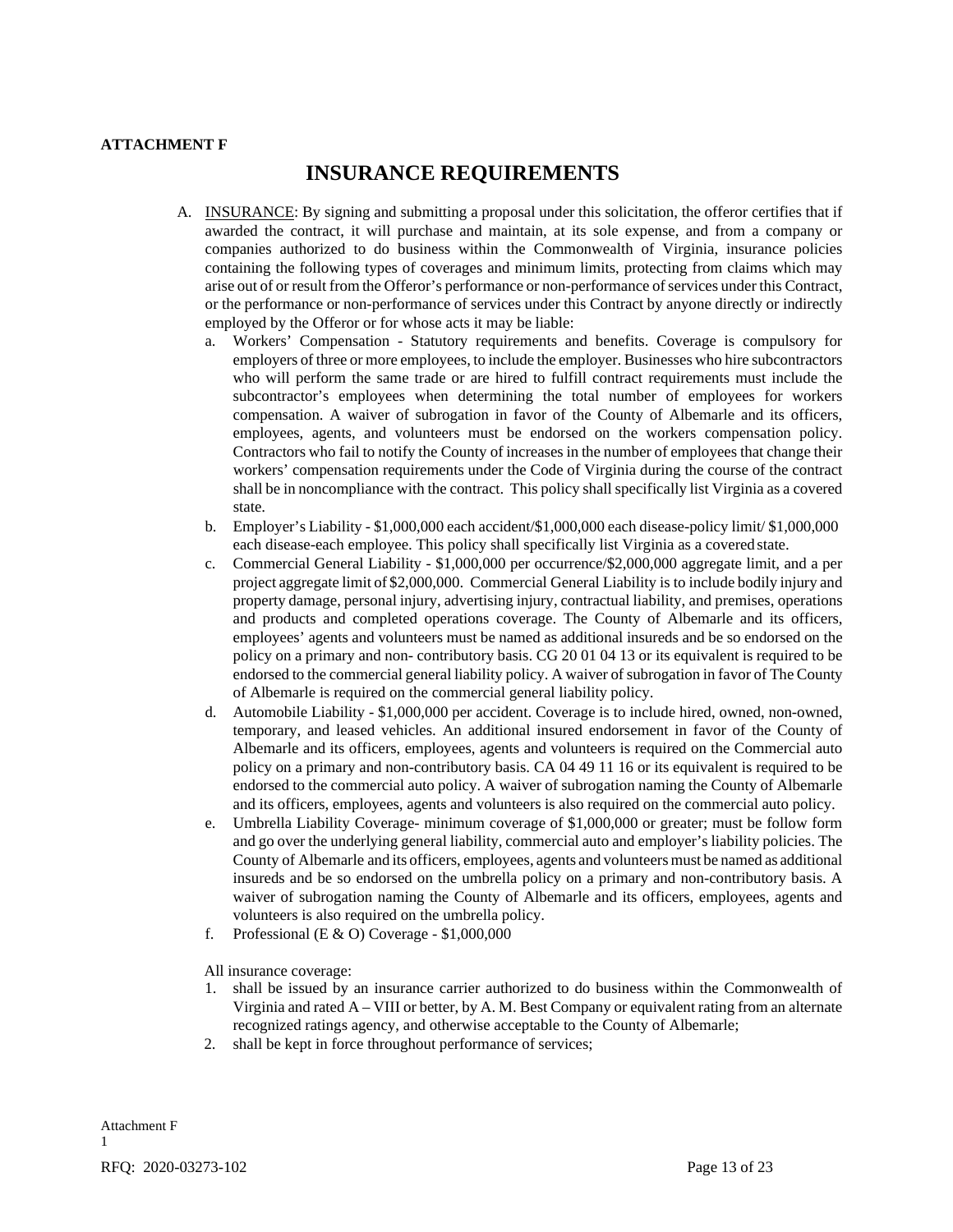- 3. shall be an occurrence-based policy; professional liability may be claims made basis;
- 4. shall include completed operations coverage;
- 5. shall contain a cross liability or severability of interest clause or endorsement. Insurance covering the specified additional insured shall be primary and non-contributory, and all other insurance carried by the additional insureds shall be excess insurance;
- 6. where additional insured required, such policy shall not have a restriction on the limits of coverage provided to the County of Albemarle as an additional insured. The County of Albemarle shall be entitled to protection up to the full limits of the offerors' policy regardless of the minimum requirements specified in the Contract.

**Proof of Insurance:** Prior to performance of any services or delivery of goods, the Offeror shall (i) have all required insurance coverage in effect; (ii) the Offeror shall deliver to the County of Albemarle certificates of insurance for all lines of coverage. The Offeror shall be responsible that such coverage evidenced thereby shall not be substantially modified or canceled without 30 days prior written notice to the County of Albemarle and (iii) the Offeror shall deliver to the County of Albemarle endorsements to the policies which require the County of Albemarle and its officials, officers, employees, agents and volunteers be named as "additional insured". Policies which require this endorsement include: Commercial General Liability, Automobile Liability and, umbrella or excess liability coverage as detailed below. Such endorsements must be approved by the County of Albemarle and (iv) upon the request of the County of Albemarle, provide any other documentation satisfactory to the County of Albemarle in its sole discretion, evidencing the required insurance coverage, including but not limited to a copy of the insurance policy and evidence of payment of policy premiums. The Offeror shall require each of its subcontractors and suppliers to have coverage per the requirements herein in effect, prior to the performance of any services by such subcontractors and suppliers. Further, the Offeror shall ensure that all Required Insurance coverages of its subcontractors and suppliers is and remains in effect during performance of their services on the Project and certifies by commencement of the Work that this insurance and that of subcontractors is in effect and meets the requirements set forth herein. The County of Albemarle shall have no responsibility to verify compliance by the Offeror or its subcontractors and suppliers.

**Effect of Insurance:** Compliance with insurance requirements shall not relieve the Offeror of any responsibility to indemnify the County of Albemarle for any liability to the County of Albemarle, as specified in any other provision of this contract, and the County of Albemarle shall be entitled to pursue any remedy in law or equity if the Offeror fails to comply with the contractual provisions of this contract. Indemnity obligations specified elsewhere in this Contract shall not be negated or reduced by virtue of any insurance carrier's denial of insurance coverage for the occurrence or event which is the subject matter of the claim, or by any insurance carrier's refusal to defend any named insured.

**Waiver of Subrogation**: The Offeror agrees to release and discharge the County of Albemarle from all liability to the Offeror, and to anyone claiming by, through or under the Offeror, by subrogation or otherwise, on account of any loss or damage to tools, machinery, equipment or other property, however caused.

**Sovereign Immunity**: Nothing contained herein shall effect, or shall be deemed to affect, a waiver of the County of Albemarle's sovereign immunity under law.

**Right to Revise or Reject**: The County of Albemarle reserves the right, but not the obligation, to revise any insurance requirement not limited to limits, coverages and endorsements, or reject any insurance policies which fail to meet the criteria stated herein. Additionally, the County of Albemarle reserves the right, but not the obligation, to review and reject any insurer providing coverage due to its poor financial condition or failure to operate legally.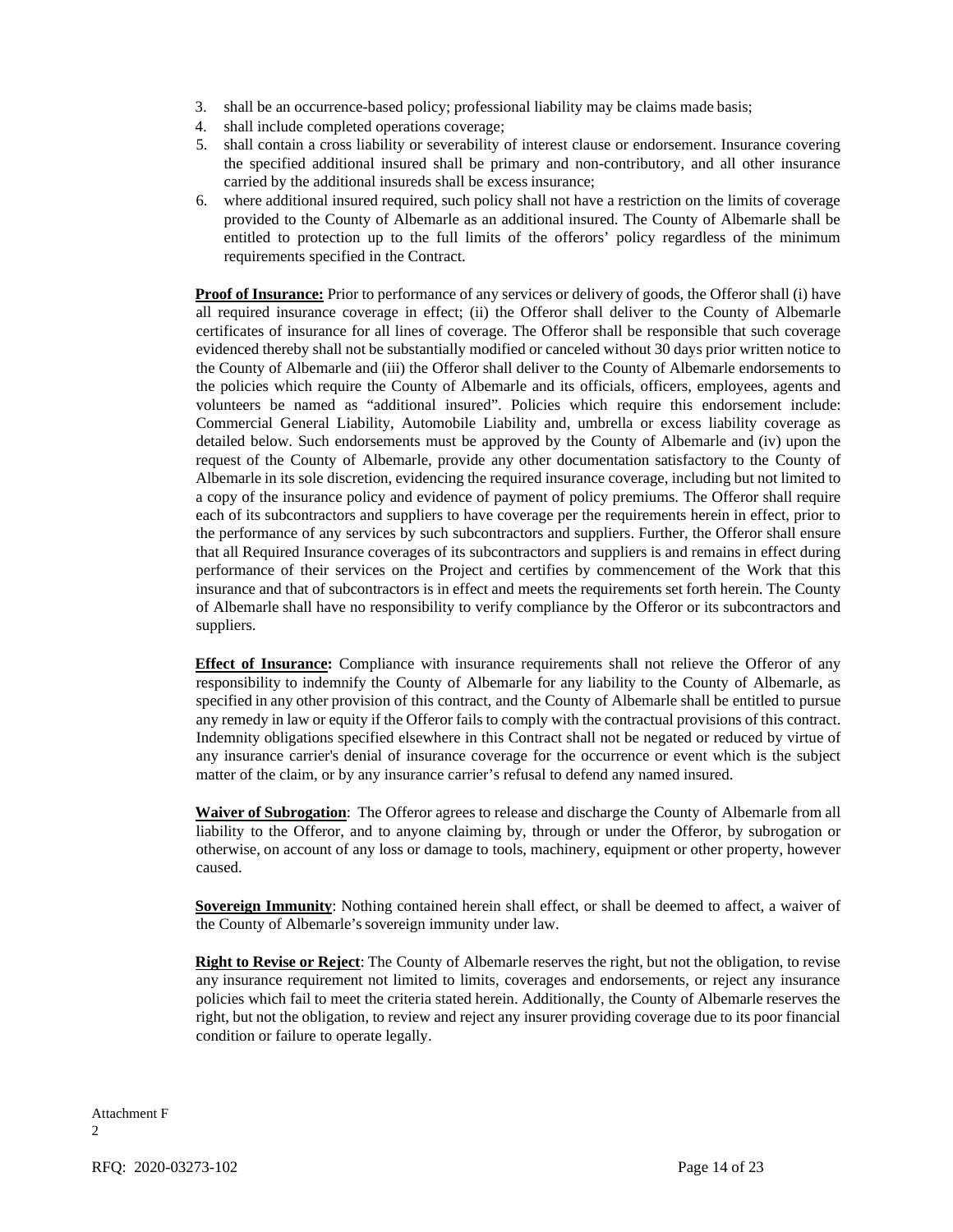**Umbrella or Excess Liability Coverage** shall provide additional coverage limits over the underlying commercial general liability, commercial automobile, and employer's liability insurance with the broadest coverage available between the umbrella or excess liability policy and the underlying policies. Thisinsurance shall name the County of Albemarle and its officials, officers, and employees and agents as "additional insureds" by **endorsement** to the Umbrella or Excess Liability policy on a primary and non-contributory basis. Such policy shall not have a restriction on the limits of coverage provided to the County of Albemarle as an additional insured. The County of Albemarle shall be entitled to protection up to the full limits of the Offeror's policyregardless of the minimum requirements specified in this contract.

**Professional Liability Insurance**: At its sole expense, and prior to commencing any activities under this Agreement, Offeror shall secure professional liability insurance, covering any damages caused by the negligent or wrongful acts or omissions of the Offeror, its employees and agents in the performance of this Agreement, with coverage in an amount not less than \$1,000,000 per claim/\$2,000,000 aggregate ("Required Insurance"). Offeror shall maintain the Required Insurance in effect throughout the Term of this Agreement and for a period of three (3) years following final acceptance of the Project by the County of Albemarle. Upon execution of this Agreement, Offeror shall provide the County of Albemarle with a certificate of insurance, or other written documentation satisfactory to the County of Albemarle in its sole discretion, issued by Offeror's insurance company(ies), confirming the Required Insurance and the beginning and ending date(s) of Contractor's policy(ies). Upon receipt of any notice, verbal or written, that the Required Insurance is subject to cancellation, Offeror shall immediately (within one business day) notify the County of Albemarle. Offeror's failure to comply with any of the requirements of this Section shall constitute a material breach of this Agreement entitling the County of Albemarle to terminate this Agreement without notice to Offeror and without penalty to the County of Albemarle.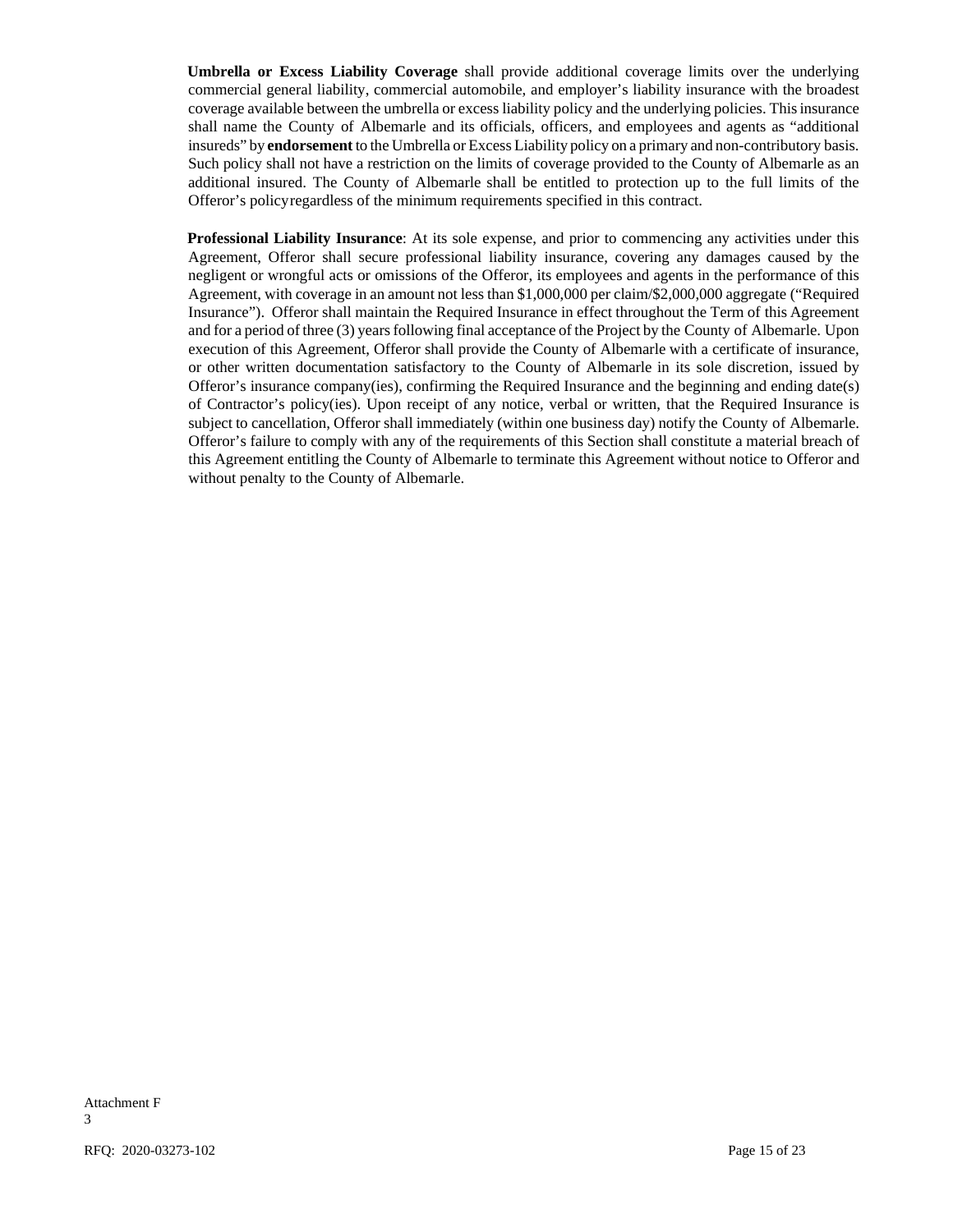#### **ATTACHMENT G**

#### **PROPRIETARY/CONFIDENTIAL INFORMATION IDENTIFICATION**

Name of Firm/Offeror: \_\_\_\_\_\_\_\_\_\_\_\_\_\_\_\_\_\_\_\_\_\_\_\_\_\_\_\_\_\_\_\_\_\_\_\_\_\_\_

RFQ#: **2020-03273-102** 1

Trade secrets or proprietary information submitted by an offeror shall not be subject to public disclosure under the Virginia Freedom of Information Act; however, the offeror must invoke the protections of § 2.2-4342F of the Code of Virginia, in writing, either before or at the time the data or other material is submitted. The written notice must specifically identify the data or materials to be protected including the section of the proposal in which it is contained and the page numbers, and state reasons why protection is necessary. The proprietary or trade secret material submitted must be identified by some distinct method such as highlighting or underlining and must indicate only the specific words, figures or paragraphs that constitute trade secrets or proprietary information. In addition, a summary of proprietary information shall be submitted on this form. The classification of an entire proposal document, line item prices, and/or total proposal prices as proprietary or trade secrets is not acceptable.

| <b>SECTION/TITLE</b> | <b>PAGE</b><br><b>NUMBER (S)</b> | REASON(S) FOR WITHHOLDING FROM DISCLOSURE |
|----------------------|----------------------------------|-------------------------------------------|
|                      |                                  |                                           |
|                      |                                  |                                           |
|                      |                                  |                                           |
|                      |                                  |                                           |
|                      |                                  |                                           |
|                      |                                  |                                           |
|                      |                                  |                                           |
|                      |                                  |                                           |
|                      |                                  |                                           |
|                      |                                  |                                           |
|                      |                                  |                                           |
|                      |                                  |                                           |
|                      |                                  |                                           |
|                      |                                  |                                           |
|                      |                                  |                                           |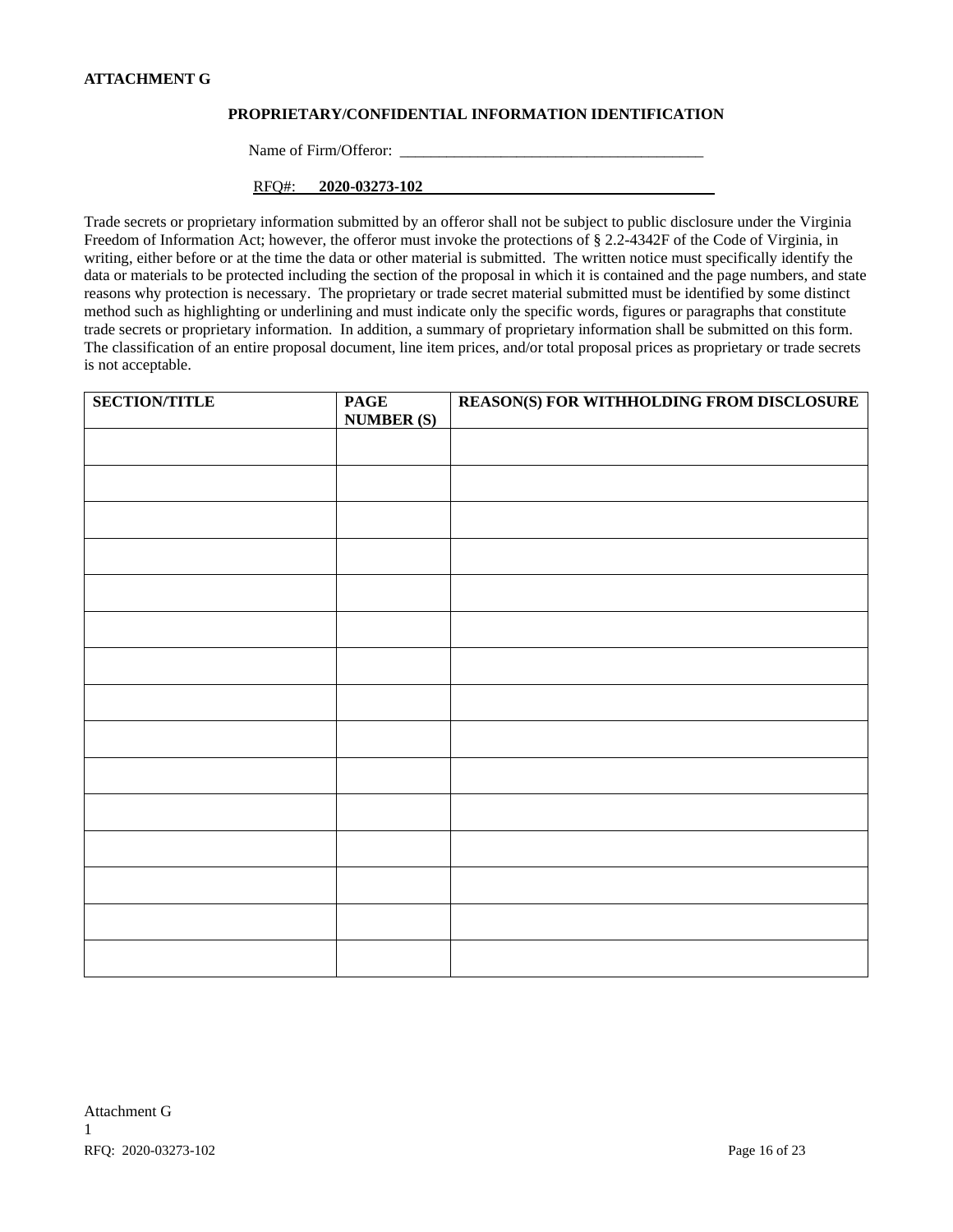

## **Example Only CONTRACT #2020-102 «Company»** «Address1» «Address2» «City», «State» «PostalCode»

**[corporate status, as confirmed by SCC] (i.e. "a Virginia Corporation" or "a [name of state] Partnership,** 

**etc.)**

**(Contractor)**

### **COUNTY OF ALBEMARLE, VIRGINIA, a political subdivision of the Commonwealth of Virginia,** 401 McIntire Road Albemarle, Virginia 22902 **(County)**

This Agreement (the "Agreement" or "Contract") made and entered into on this day of  $\qquad \qquad$ , 2020, between the Contractor as identified above and the County, collectively, the Parties, hereby agree, in consideration of the mutual covenants and stipulations set forth below:

- 1. Scope of Work: Contractor agrees to perform such goods or services as specified in the County Request for Quotation (RFQ)# 2020-03273-102 documentation and said RFQ is hereby incorporated in its entirety by reference and made a part of this Agreement. The detailed scope of work for this contract is included herewith as Exhibit A.
- 2. Incorporation of Documents and Order of Precedence: To the extent that it does not conflict with the terms of this agreement or the RFQ, the Contractor's proposal/bid, dated [month day, year], is hereby incorporated by reference and made a part of this Agreement. In the event that a conflict or ambiguity exists or is created between this Agreement, the RFQ, or Contractor's proposal/bid, the terms of this Agreement first and the RFQ second, if necessary, shall govern and supersede any such conflicting or ambiguous terms.
- 3. Payment/Consideration Schedule: In consideration of the work to be performed by Contractor, as set forth in the section entitled, "Scope of Work," the County agrees to pay Contractor for completed and accepted work as ordered under this Contract upon receipt of a valid invoice and, if not subject to a contract claim or claim for additional compensation as described herein, as determined by the County. A valid invoice shall be an invoice submitted for completed and accepted work and shall include detailed hours worked under each rate category, each hour of equipment used, and the rates for each of the forgoing in accordance with Contract Exhibit B, attached hereto. Prior to start of work, Contractor will provide and the Parties shall agree to a notto-exceed proposal for any project when requested by the County. The not-to-exceed proposal shall include estimated, detailed hours worked under each rate category, estimated hours for each category of equipment, [and the rates for each of the forgoing in accordance with contract Exhibit B, attached hereto.] [Detailed pricing and maximum liability to the County for this Agreement is included herewith as Exhibit B.]
- 4. Term: The County's requirements of the products/services hereinafter specified are for the term of date of contract award and terminating nine (9) months after contract award, with optional renewal clause for up to one (1) additional six (6) month term.Renewal shall not be automatic, and any and all extensions shall by written agreement and signed by both parties in the same manner as the Agreement was executed.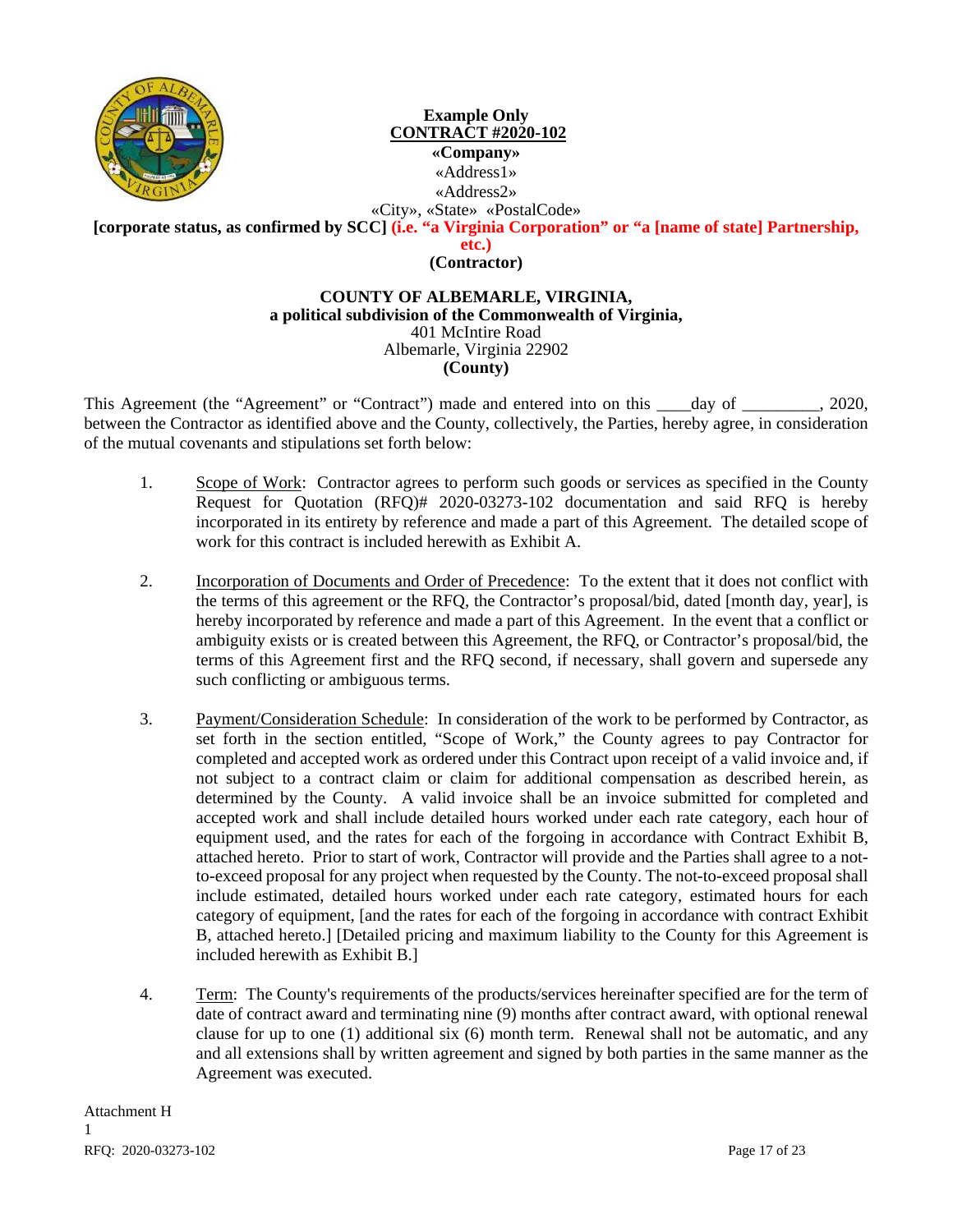- 5. Non-Appropriation: The continuation of the terms, conditions, and provisions of this Agreement beyond June 30 of any year, the end of the County's fiscal year, are subject to its approval and ratification by the County and appropriation by them of the necessary money to fund said contract for each succeeding year. In the event funds are not appropriated and budgeted in any fiscal year for payments due under this Agreement, the County shall immediately notify Contractor of such occurrence, and this Agreement shall terminate on the last day of the fiscal year for which appropriations were received without penalty or expense to the County of any kind whatsoever.
- 6. Preconditions to Obligation: It is understood and agreed between the parties to this contract that the County shall not be obligated to purchase or pay for materials by such contract unless and until they are ordered and delivered, and that quantities may be increased or decreased as required.
- 7. Faith-based Organizations: County does not discriminate against faith-based organizations in accordance with Code of Virginia §2.2-4343.1.
- 8. Nondiscrimination: During the performance of this contract, Contractor agrees as follows:
	- A. Contractor will not discriminate against any employee or applicant for employment because of race, religion, color, sex, national origin, age, disability, or any other basis prohibited by state law relating to discrimination in employment, except where there is a bona fide occupational qualification reasonably necessary to the normal operation of Contractor. Contractor agrees to post in conspicuous places, available to employees and applicants for employment, notices setting forth the provisions of this Nondiscrimination clause.
	- B. Contractor, in all solicitations or advertisements for employees placed by or on behalf of Contractor, will state that Contractor is an equal opportunity employer.
	- C. Notices, advertisements and solicitations placed in accordance with federal law, rule or regulation shall be deemed sufficient for the purpose of meeting the requirements of this section.
	- D. Contractor shall include the provisions of the foregoing paragraphs A, B, and C in every subcontract or purchase order of over \$10,000, so that the provisions will be binding upon each subcontractor or vendor.
- 9. Drug-Free Workplace: During the performance of this contract, pursuant to Virginia Code Section § 2.2-4312, Contractor agrees to:
	- A. Provide a drug-free workplace for Contractor's employees.
	- B. Post in conspicuous places, available to employees and applicants for employment, a statement notifying employees that the unlawful manufacture, sale, distribution, dispensation, possession, or use of a controlled substance or marijuana is prohibited in Contractor's workplace and specifying the actions that will be taken against employees for violations of such prohibition.
	- C. State in all solicitations or advertisements for employees placed by or on behalf of Contractor that Contractor maintains a drug-free workplace.
	- D. Include the provisions of the foregoing clauses in every subcontract or purchase order over \$10,000, so that the provisions will be binding upon each subcontractor or vendor.
- 10. Compliance with Immigration Laws: Contractor agrees that he does not and shall not during the performance of this Agreement knowingly employ an unauthorized alien as defined in the federal Immigration Reform and Control Act of 1986, in accordance with the Code of Virginia, §2.2- 4311.1.
- 11. Business Entity Registration. Pursuant to Virginia Code § 2.2-4311.2, Contractor shall be registered and authorized to transact business in the Commonwealth as a domestic or foreign

Attachment H 2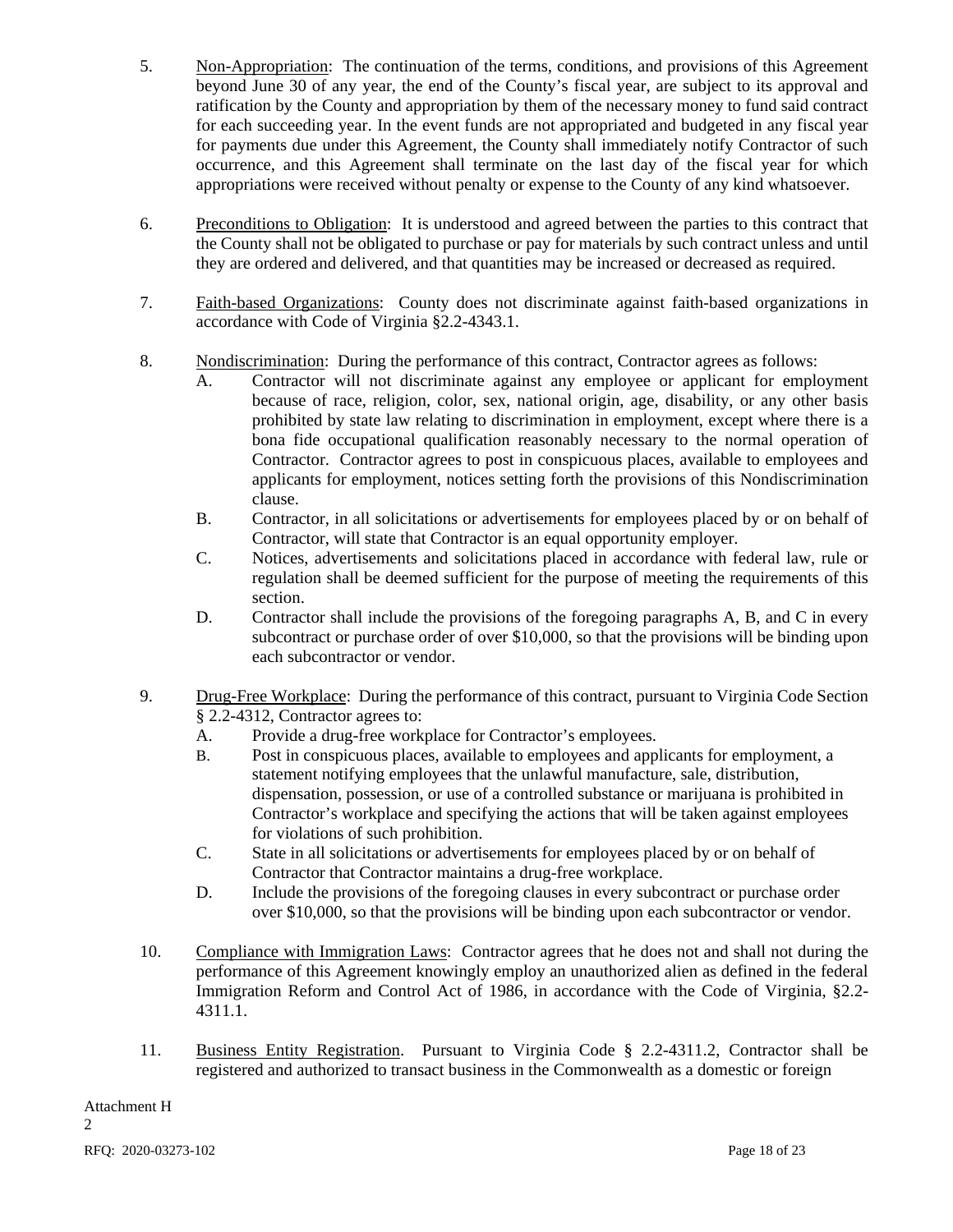business entity if so required by Title 13.1 or Title 50 or as otherwise required by law. Contractor shall submit proof of such registration to the County. Additionally, Contractor shall not allow its existence to lapse or its certificate of authority or registration to transact business in the Commonwealth, if so required under Title 13.1 or Title 50, to be revoked or canceled at any time during the term of the Agreement.

- 12. Compliance with All Laws: Contractor shall comply with all federal, state, and local statutes, ordinances, and regulations now in effect or hereafter adopted, in the performance of scope of work set forth herein. Contractor represents that it possesses all necessary licenses and permits required to conduct its business and will acquire any additional licenses and permits necessary for performance of this Agreement prior to the initiation of work.
- 13. Business License Requirement: If Contractor is a business located in Albemarle County, Virginia or at any time during the performance of this Agreement obtains situs for purposes of business license taxes, it shall be unlawful for such business to conduct or engage in such business, trade, or occupation without having first obtained the proper license from the Albemarle County Department of Finance. Contractor covenants that it has a business license where one is required to perform this Agreement.
- 14. Non-Assignment: All of the conditions and provisions in this Agreement shall extend to and bind the legal representatives, successors and assigns of the respective parties. Neither party to the Agreement shall assign or transfer their interest in the contract without the prior written consent of the other, which shall not be unreasonably withheld.
- 15. Audit: The Contractor shall maintain full and accurate records with respect to all matters covered under the Agreement including, without limitation, accounting records, written policies and procedures, time records, telephone records, reproduction cost records, travel and living expense records and any other supporting evidence necessary to substantiate charges related to the Agreement. Contractor's records shall be open to inspection and subject to audit and/or reproduction, during normal working hours by the County and its employees, agents or authorized representatives to the extent necessary to adequately permit evaluation and verification of any invoices, payments, or claims submitted by Contractor pursuant to this Agreement. Such records subject to examination shall also include, without limitation, those allocations as they may apply to costs associated with the contract. The County's employees, agents, or authorized representatives shall have access to the Contractor's facilities, shall have access to all necessary records, and shall be provided adequate and appropriate work space, in order to conduct audits in compliance with this paragraph.
- 16. Termination with Cause: In the event that Contractor shall for any reason or through any cause be in default of the terms of this Agreement, the County may give Contractor written notice of such default by certified mail/return receipt requested at the address set forth in Section 20 herein**.**  Unless otherwise provided, Contractor shall have ten (10) days from the date such notice is mailed in which to cure the default. Upon failure of Contractor to cure the default, County may immediately cancel and terminate this Agreement as of the mailing date of the default notice. Upon termination, Contractor shall withdraw its personnel and equipment, cease performance of any further work under the Agreement, and turn over to the County any work in process for which payment has been made. In the event of violations of law, safety or health standards and regulations, this Agreement may be immediately cancelled and terminated by County, and provisions herein with respect to opportunity to cure default shall not be applicable.
- 17. Termination without Cause: The County may at any time, and for any reason, terminate this Agreement by written notice to Contractor specifying the termination date, which shall be not less than thirty (30) days from the date such notice is mailed. In the event of such termination,

RFQ: 2020-03273-102 Page 19 of 23 Attachment H 3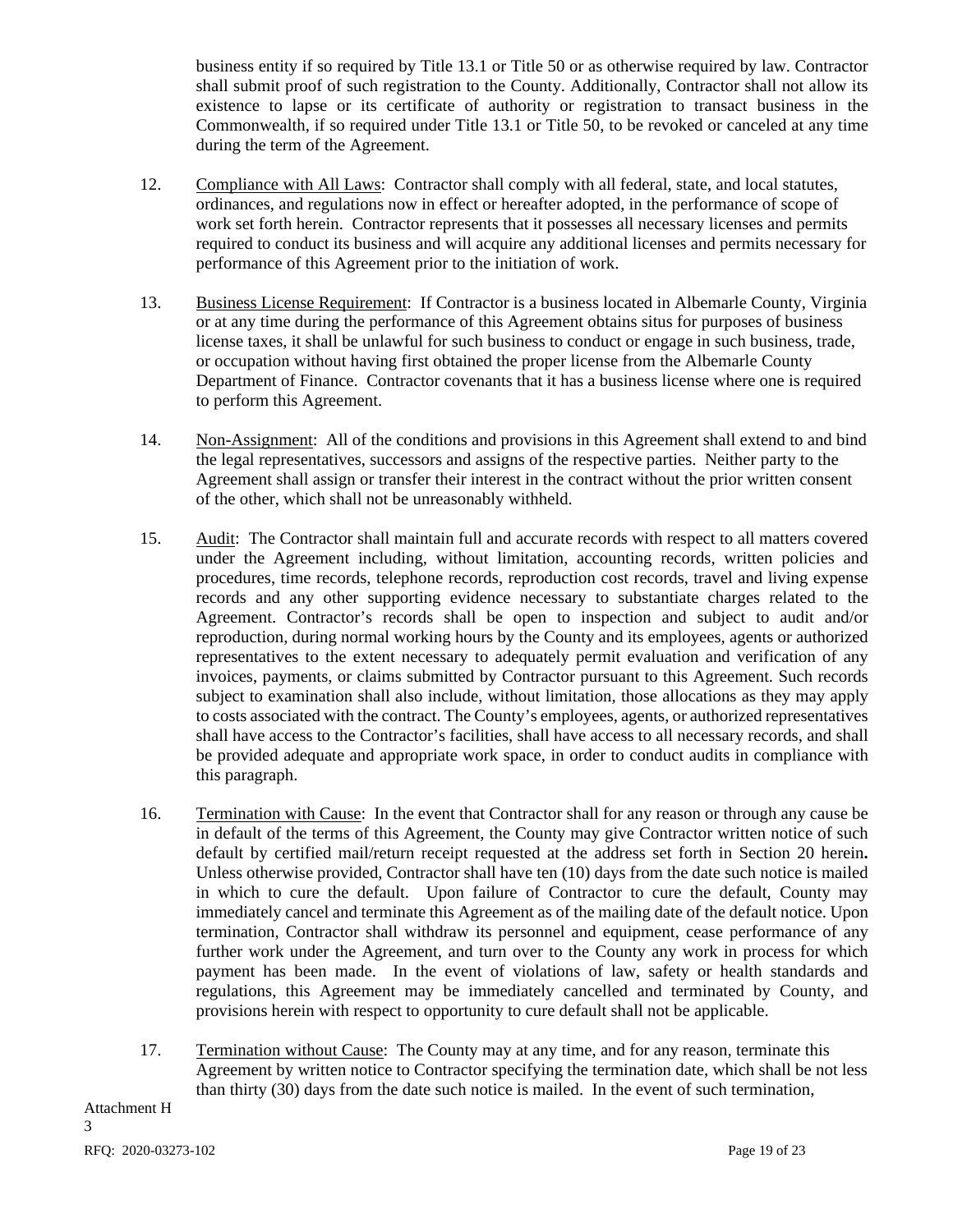Contractor shall be paid such amount as shall compensate Contractor for the work satisfactorily completed, and accepted by County, at the time of termination. If County terminates this Agreement without cause, Contractor shall withdraw its personnel and equipment, cease performance of any further work under this Agreement, and turn over to County any work completed or in process for which payment has been made.

- 18. Choice of Laws and Venue: This Agreement shall be governed by the provisions hereof and by the laws of the Commonwealth of Virginia, excepting the law governing conflicts of laws. Disputes arising out of this Agreement shall be resolved in the courts of the Commonwealth of Virginia in and for Albemarle County.
- 19. Indemnification and Hold Harmless: It is understood and agreed that Contractor hereby assumes the entire responsibility and liability for any and all damages to persons or property caused by or resulting from or arising out of any act or omission on the part of Contractor, its subcontractors, agents, or employees under or in connection with this Agreement or the performance or failure to perform any work required by this Agreement. Contractor agrees to indemnify and hold harmless the County and its agents, volunteers, servants, employees, and officials from and against any and all claims, losses, or expenses, including reasonable attorney's fees and litigation expenses suffered by any indemnified party or entity as the result of claims or suits due to, arising out of or in connection with (a) any and all such damages, real or alleged, (b) the violation of any law applicable to this Agreement, and (c) the performance of the work by Contractor or those for whom Contractor is legally liable. Upon written demand by the County, Contractor shall assume and defend at Contractor's sole expense any and all such suits or defense of claims made against the City, its agents, volunteers, servants, employees, or officials.
- 20. Notices: All notices and requests required or permitted hereunder shall be sent by United States certified mail, return receipt requested, and to be effective, shall be postmarked not later than the final date for giving of such notice, or such notices may be sent by commercial messenger service, in which event, to be effective, such notices shall be delivered to a commercial messenger service not later than the final date for giving such notice.

Notices for County shall be addressed as follows:

Michaela Accardi Senior Planner 401 McIntire Road Charlottesville, VA 22902

With a copy to:

Samuel T. Winder, CPPO, CPPB Purchasing Agent 401 McIntire Rd., Room 248 Charlottesville, VA 22902

Notices for Contractor shall be addressed as follows: [Contractor responsible party name] [Contractor Business Name] [street/mailing address] [City, State, zip]

Such addresses may be changed at any time and from time to time by like written notice given by either party to the other.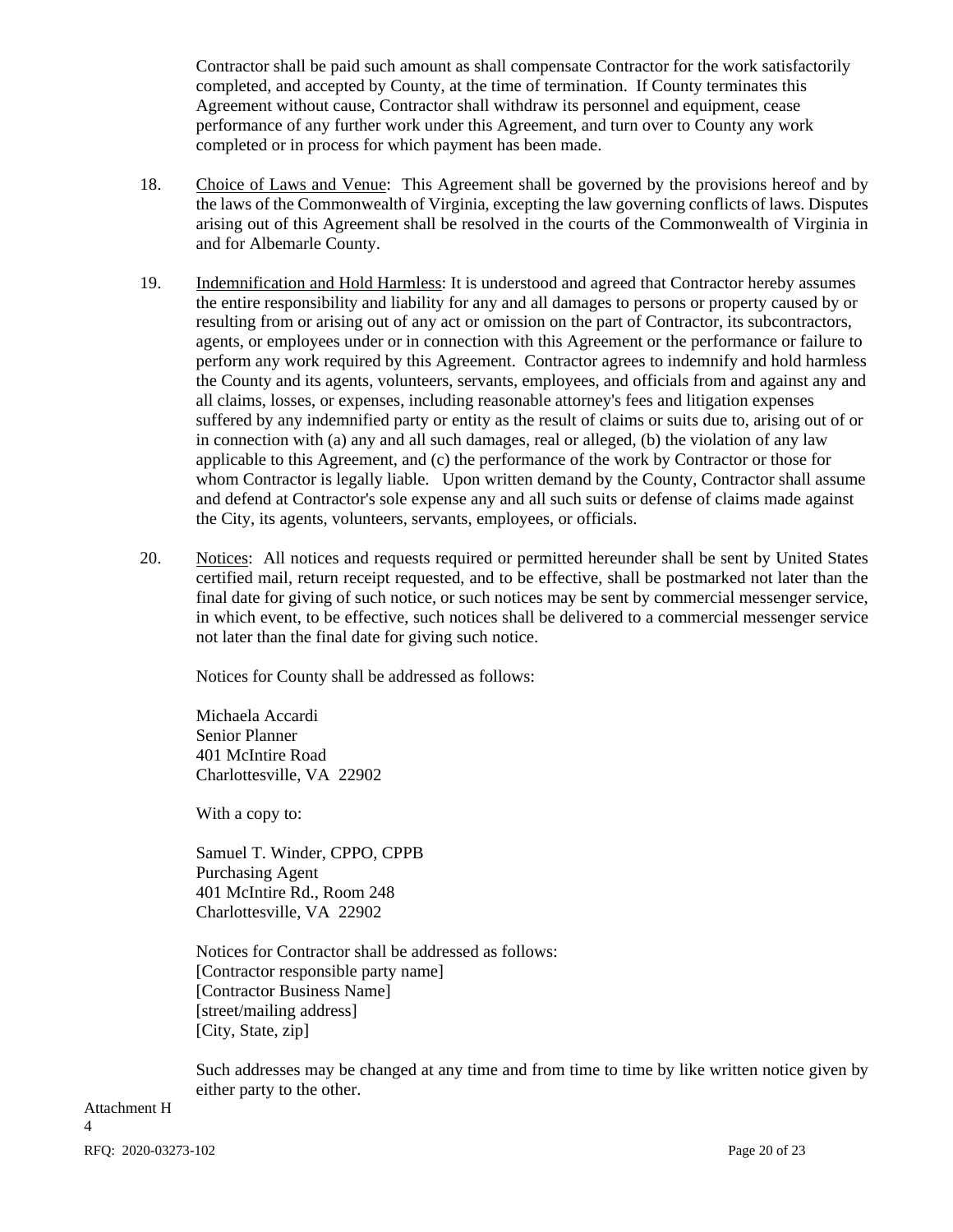- 21. Entire Agreement: This Agreement and the documents incorporated by reference and included expressly as Exhibits to this Agreement constitute the entire agreement between the Parties. This Agreement supersedes all prior written or oral agreements or proposals between the parties, regarding the subject matter of this Agreement. This Agreement may not be modified except in a writing signed by both parties that is expressly stated to be an amendment hereto.
- 22. Independent Contractor: Contractor shall agree and covenant that it is and shall be at all times, an independent contractor and, as such, shall have and maintain complete control over all of its employees and operations. Neither the Contractor nor anyone employed by it shall be, represent, act, purport to act, or be deemed to be an agent, representative, employee or servant of the County. Nothing in this section shall be deemed to absolve or otherwise limit the Contractor's liability and responsibility to safely and correctly perform its duties under this Agreement.
- 23. Waiver: No failure of County to exercise any right or power given to it by law or by this Agreement or to insist upon strict compliance by Contractor with any of the provisions of this Agreement, and no custom or practice of the parties at variance with the terms hereof, shall constitute a waiver of the County's right to demand strict compliance with the terms of this Agreement.
- 24. Interpretation: Whenever the context hereof shall require, the singular shall include the plural, the plural the singular, and the use of any gender shall be applicable to all genders.
- 25. Severability: The provisions of this Agreement shall be deemed to be severable, and should any one or more of such provisions be declared or adjudged to be invalid or unenforceable, the remaining provisions shall be unaffected thereby and shall remain in full force and effect.
- 26. Cooperative Procurement: This Agreement was awarded in accordance with Section 2.2-4304 of the Virginia Public Procurement Act (VPPA), and in accordance with the Purchasing Manual of Albemarle County and the County. The procurement was conducted on behalf of the County and other public bodies. Therefore, pursuant to Code Section 2.2-4304, other public bodies and agencies shall have the right to utilize the provisions of the Agreement. However, when other public bodies and agencies utilize the contract, Contractor must establish a separate contractual relationship between it and the other party. Under no circumstances shall the County be a party to or incur any obligations or responsibilities, contractual or otherwise, in association with these contractual agreements between the Contractor and another public body or agency.
- 27. Contract Claims by Contractor: Prompt knowledge by the County of an existing or impending claim for damages or other relief may alter the plans, scheduling, or other action of the County and/or result in mitigation or elimination of the effects of the claim. Therefore, a written statement providing the County with notice of the Contractor's intention to file a claim which (i) describes the act or omission by the County or its agents that the Contractor contends caused it damages or entitles it to other relief; and (ii) provides a description of the nature and amount of the claim. Such written statement shall be submitted to the Purchasing Office of the Albemarle County Department of Finance within 20 days of the time of the occurrence or beginning of the work upon which the claim is based; provided, however, if such damage is deemed certain in the opinion of the Contractor to result from its acting on an order from the County, it shall immediately take written exception to the order. For purposes of this provision, "claim" shall include, without limitation, any request for an increase in the Agreement price or time and any request for equitable adjustment. Submission of a notice of claim as specified shall be mandatory, and failure to submit such notice shall be a conclusive waiver to such claim for damages or other relief by the Contractor. Neither an oral notice or statement, nor an untimely notice or statement will be sufficient to satisfy the requirements herein. The County will review the claim and render a final decision in writing within thirty (30) days of receipt of Contractor's written request for a final decision. Such decision shall be final and binding to the fullest extent allowed by law.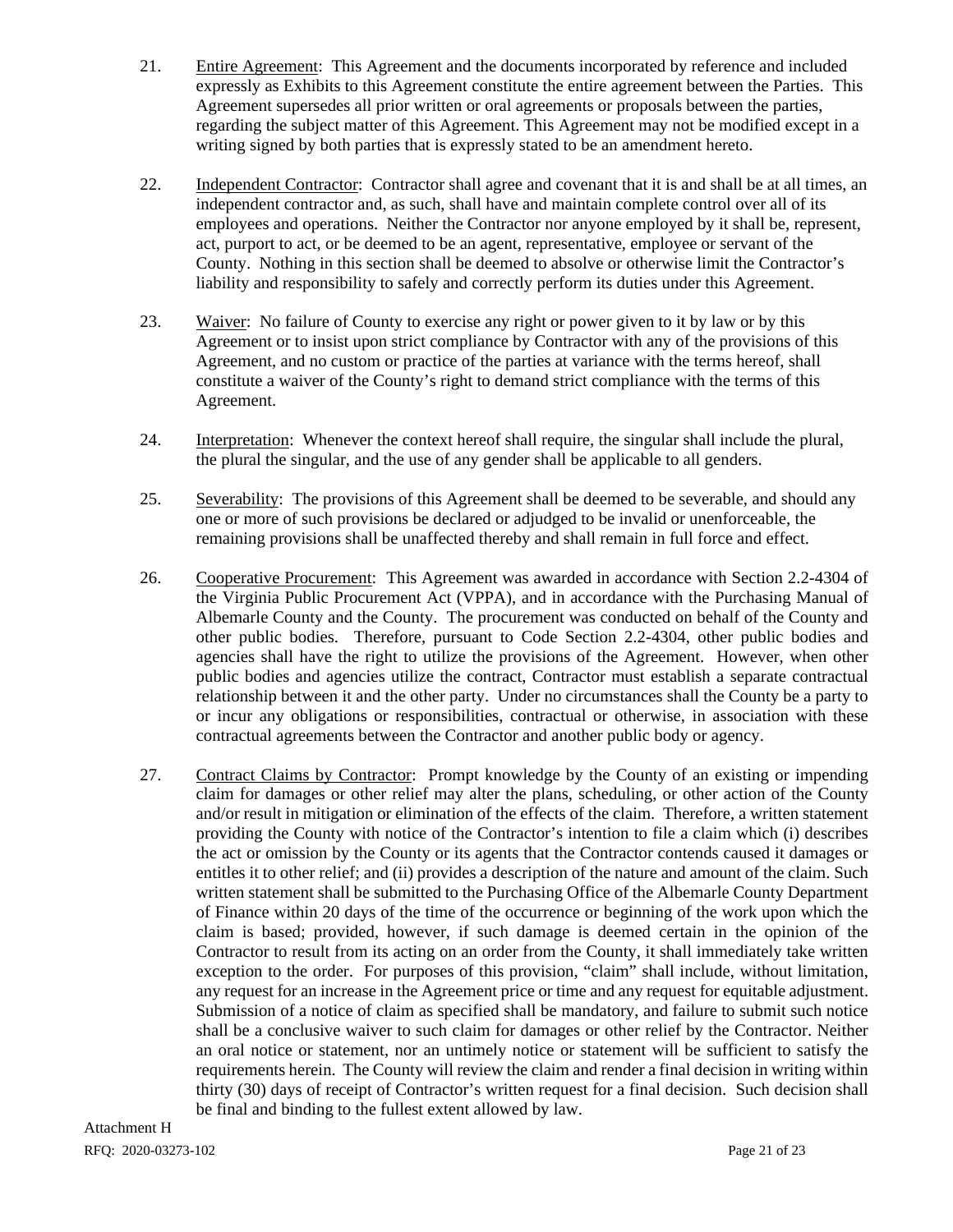- 28. Claims for Extra Compensation: If Contractor encounters work and services not included in this Agreement or any supplement thereto but which in the opinion of Contractor is necessary for the successful completion of the Agreement and requires extra compensation, Contractor shall, before it begins the work on which it bases its claim, promptly notify the Purchasing Office of the Albemarle County Department of Finance in writing of its intention to perform the work and to make claim for extra compensation. Notification by Contractor under the terms of this paragraph shall not be construed as proving the validity of the claim. No claim for extra compensation will be filed or considered unless notification is given as herein set forth. Upon notification, the County shall promptly review any claim for extra compensation. If a claim is accepted by the County, it shall be paid as extra work in accordance with the terms of a supplemental agreement executed by the parties before such work is begun. The amounts claimed as extra compensation by Contractor shall be separately itemized, become a part of the claim, and serve as documentation thereto. The amounts itemized shall be in sufficient detail to enable the County to analyze the need for the extra work and the costs claimed for the work.
- 29. Payments to Subcontractors: In accordance with Virginia Code Section 2.2-4354 of the Virginia Public Procurement Act, the Contractor shall make payment to all subcontractors, as defined in the Code, within seven (7) days after receipt of payment from the County; or, shall notify the County and the subcontractor in writing of the intention to withhold all or part of the amount due with the reason for nonpayment. In the event payment is not made as noted, the Contractor shall pay interest at the rate of one percent (1%) per month unless otherwise provided in the contract to the subcontractor on all amounts that remain unpaid after seven (7) days except for the amounts withheld as provided herein. These same requirements shall be included in each subcontract and shall be applicable to each lower-tier subcontractor. The Contractor shall provide the County with its social security number or federal taxpayer identification number prior to any payment being made under this Agreement.
- 30. Insurance: Contractor agrees to secure and maintain in full force and effect at all times during the term of this Agreement, the following policies of insurance:
	- A. Workers' Compensation Insurance of not less than \$1,000,000.
	- B. Comprehensive General Liability Insurance, including contractual liability and products and completed operations liability coverages, in an amount not less than one million dollars (\$1,000,000) combined single limits (CSL).
	- C. Automobile Liability Insurance including coverage for non-owned and hired vehicles in an amount not less than one million dollars (\$1,000,000) combined single limits (CSL).
	- D. Umbrella Liability Insurance of not less than \$1,000,000, to follow form and go over the underlying general liability, commercial auto and employer's liability policies.
	- E. Errors and Omissions (Professional Liability) Insurance at limits not less than one million dollars (\$1,000,000).

All policies of insurance required herein shall be written by insurance companies licensed to conduct the business of insurance in Virginia and acceptable to the County, and shall carry the provision that the insurance will not be cancelled or materially modified without thirty days (30) prior written notice to the County. In certain cases, where coverage is unavailable through licensed carriers, certificates of insurance written by a Surplus Lines Carrier authorized by the Virginia State Corporation Commission to transact the business of insurance in Virginia and acceptable to the County may be approved. Contractor shall furnish the County with certificate of insurance showing Contractor's compliance with the foregoing requirements.

For all insurance coverage except Workers' Compensation and Professional Liability, the County of Albemarle and its officers, employees, agents and volunteers must be named as additional insureds and shall be so endorsed to the policy or policies.

## **[SIGNATURE PAGE FOLLOWS]**

RFQ: 2020-03273-102 Page 22 of 23 Attachment H 6